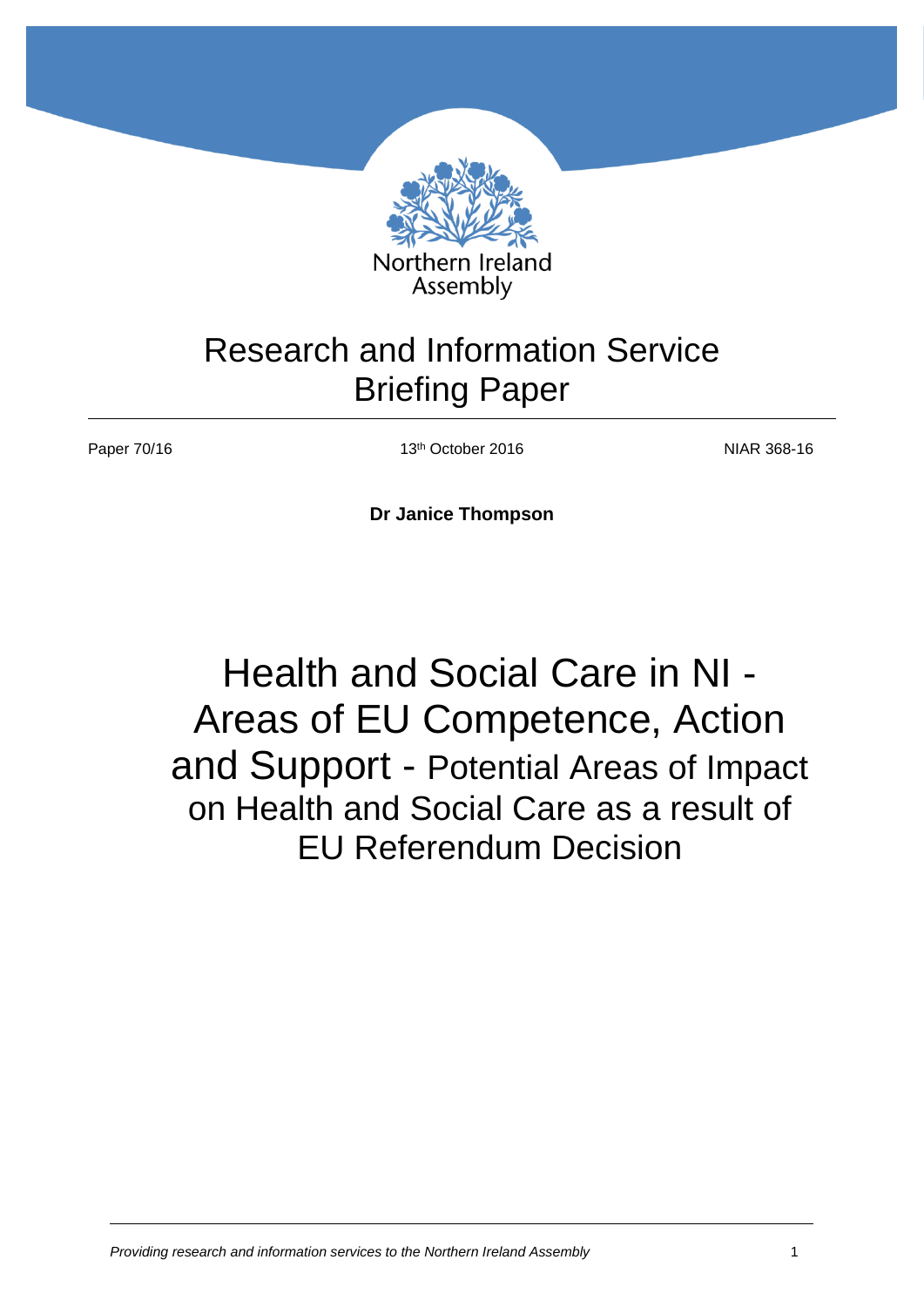## **Contents**

| 1                |                                                                                   |  |  |
|------------------|-----------------------------------------------------------------------------------|--|--|
| $\overline{2}$   |                                                                                   |  |  |
| 3                |                                                                                   |  |  |
|                  |                                                                                   |  |  |
|                  | 3.2 Planned and Unplanned Care - EU Directive on patients' rights in cross-border |  |  |
| $\boldsymbol{4}$ |                                                                                   |  |  |
|                  |                                                                                   |  |  |
|                  |                                                                                   |  |  |
| 5                |                                                                                   |  |  |
| 6                |                                                                                   |  |  |
|                  |                                                                                   |  |  |
|                  | 6.1.1 Cross border health and social care services projects delivered with the EU |  |  |
|                  | 6.1.2 Implications of EU Referendum Result for CAWT and access to the new         |  |  |
|                  |                                                                                   |  |  |
| 7                |                                                                                   |  |  |
| 8                |                                                                                   |  |  |
| 9                |                                                                                   |  |  |
| 10               |                                                                                   |  |  |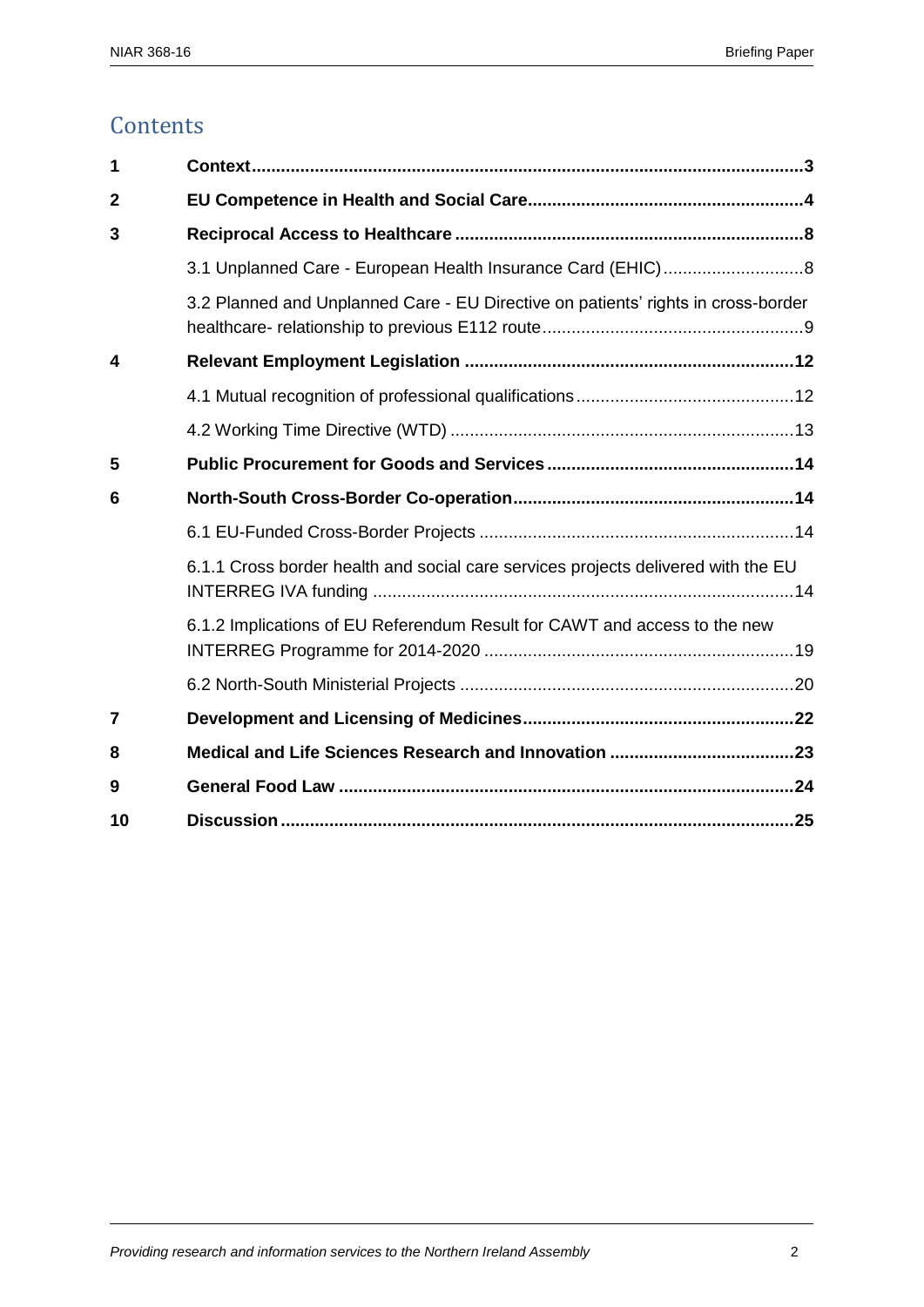## <span id="page-2-0"></span>**1 Context**

Health care systems in EU member states are a matter of national responsibility and therefore health is not an area of major EU competence, when compared to areas such as agriculture or the environment. The role of the EU is largely to support member states to effectively deliver related policy and services.

However, the result of the EU referendum is not without potential impact in the health field. There are aspects of health care such as access to unplanned care or certain planned care in another EU State (reciprocal access), working hours of medical staff, mutual recognition of qualifications and regulation of pharmaceuticals which are regulated in the UK (and therefore in Northern Ireland (NI)) to a greater or lesser extent by EU law.

In the UK health and social care is a devolved matter, with the Northern Ireland Executive, via the Department of Health, being responsible for the organisation and delivery of health and social care services and the protection and promotion of health.

The Department of Health sets the policy and legislative context and an annual Commissioning Plan Direction sets out Ministerial priorities, key outcomes, objectives and related performance indicators. The Health and Social Care Board (HSCB)<sup>1</sup>, in conjunction with the Public Health Agency (PHA)<sup>2</sup> subsequently produce an annual Commissioning Plan.

The NI health and social care system is organised around a formal functional split between service commissioning (purchasing) and service provider functions. The HSCB, working in conjunction with the PHA, commissions services to meet assessed need and promote good health.

There are five local commissioning groups  $(LCGs)^3$ , which function as committees of the HSCB. Each LCG is co-terminus with its respective HSC Trust area and is responsible for assessing needs and commissioning health and social care for its local population. As regards service providers, there are five health and social care trusts and one regional ambulance trust delivering services to the population of NI.

This briefing looks firstly generally at EU competence in the area of health and then focuses on a *selected range* of specific areas that will need to be negotiated and resolved:

- Reciprocal access to unplanned (urgent/emergency) and certain planned care
- **Employment matters**

 $\overline{a}$ 

- **Procurement of goods and services**
- **Cross-border services and projects**

<sup>1</sup> Health and Social Care Board,<http://www.hscboard.hscni.net/>

<sup>2</sup> Public Health Agency[, http://www.publichealth.hscni.net/](http://www.publichealth.hscni.net/)

<sup>&</sup>lt;sup>3</sup> Local Commissioning Groups, <http://www.hscboard.hscni.net/LCG/index.html>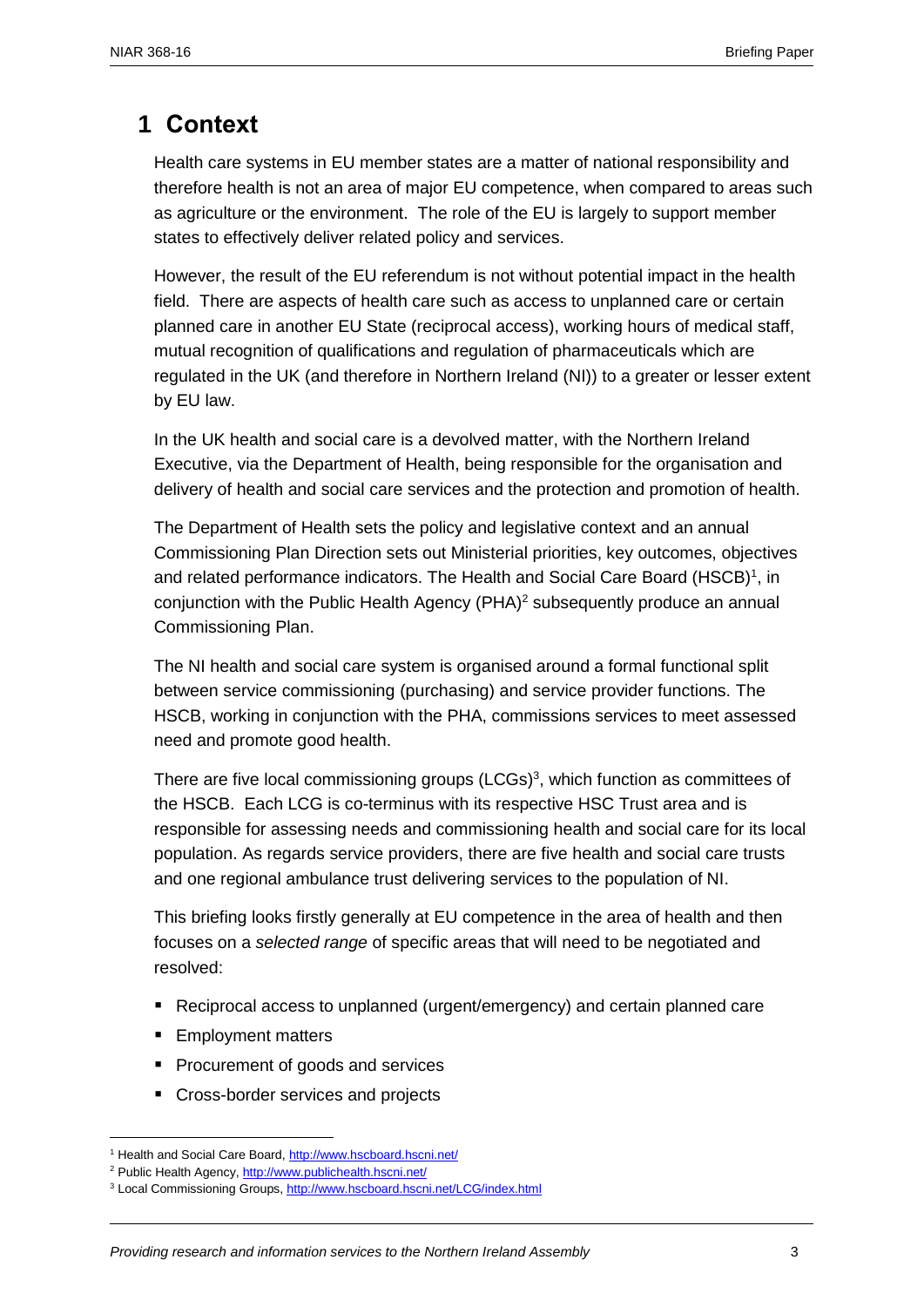$\overline{a}$ 

- **Development and licensing of medicines**
- Medical and life sciences research
- General food law.

## <span id="page-3-0"></span>**2 EU Competence in Health and Social Care**

In order to envisage the potential impact to health and social care of the EU referendum decision, it is useful to look at the EU competence in this area, noting at the outset that across the UK it is more limited than in areas such as agriculture and the environment. There are also specific concerns for NI, for example, EU funded cross-border health and social care projects and services (see section 6.1).

**The Treaty on the Functioning of the European Union (TFEU)** states in **Article**  168.7 that individual Member States are responsible for<sup>4</sup>:

*…the definition of their health policy and for the organisation and delivery of health services and medical care. The responsibilities of the Member States shall include the management of health services and medical care and the allocation of the resources assigned to them.* 

**Article 6 of the TFEU** lists **'Public Health'** as amongst a range of policy areas where the EU can support Member States in this regard<sup>5</sup>:

*…support, coordinate or supplement the actions of the Member States. This can include for example supporting mutual learning through benchmarking and sharing of good practice between the different health care systems operating across the EU.* 

**Article 168** further sets out the types of actions the EU can undertake within the field of public health, in summary<sup>6</sup>:

**168.1** – EU action is directed towards improving public health, preventing physical and mental illness and diseases, and removing sources of danger to same. Such action includes the fight against 'major health scourges':

*by promoting research into their causes, their transmission and their prevention, as well as health information and education, and monitoring, early warning of and combating serious cross-border threats to* 

<sup>4</sup> The Treaty on the Functioning of the European Union, Article 168.7, EUR-Lex, Access to European Union Law, Article 168, <http://eur-lex.europa.eu/legal-content/EN/TXT/?uri=CELEX:12012E/TXT>

<sup>&</sup>lt;sup>5</sup> The Treaty on the Functioning of the European Union, Article 168.7, EUR-Lex, Access to European Union Law, Article 6, <http://eur-lex.europa.eu/legal-content/EN/TXT/?uri=CELEX:12012E/TXT>

<sup>6</sup> The Treaty on the Functioning of the European Union, Article 168.7, EUR-Lex, Access to European Union Law, Article 168, <http://eur-lex.europa.eu/legal-content/EN/TXT/?uri=CELEX:12012E/TXT>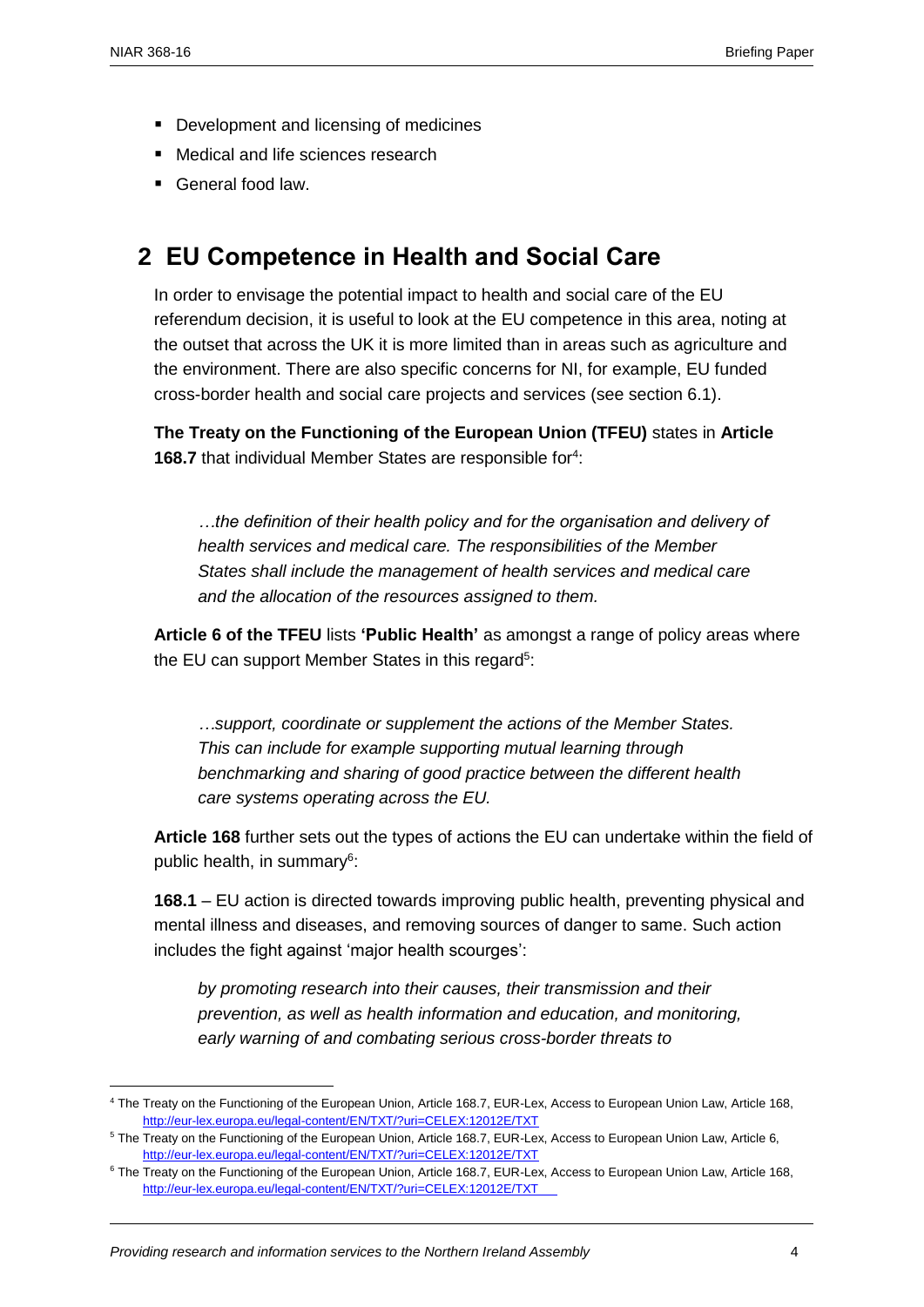*health….and action in reducing drugs-related health damage, including information and prevention.*

**168.2** - The EU has a role in encouraging cooperation between Member States in the areas referred to in Article 168 and, if necessary, lend support to their action and particularly encourage cooperation between the Member States in cross-border areas.

The EU operates early warning systems for communicable diseases, managed by the European Centre for Disease Prevention and Control (ECDC), which is at the centre of a network of communication between Member States in this regard. These systems facilitate the rapid sharing of information and expertise in response to potential pandemics and other cross-border health threats. For example, the collaboration during the H1N1 pandemic and tackling antibiotic resistance.<sup>7</sup> Following negotiations, the UK may be able to continue to participate in the ECDC in a similar way to Norway and Switzerland. These countries work within the ECDC but do not have a decision-making role in the organisation.<sup>8</sup>

#### **168.3** - **The EU and the Member States:**

*shall foster cooperation with third countries and the competent international organisations in the sphere of public health.*

#### **168.4** – **Measures can be taken by the EU in specific areas in order to meet common safety concerns:**

- *measures setting high standards of quality and safety of organs and substances of human origin, blood and blood derivatives; these measures shall not prevent any Member State from maintaining or introducing more stringent protective measures;*
- *measures in the veterinary and phytosanitary fields which have as their direct objective the protection of public health;*
- *measures setting high standards of quality and safety for medicinal products and devices for medical use.*

**168.5** - **The EU may also adopt incentive measures to protect and improve human health.** These include monitoring of, early warning of and combating serious crossborder threats to health, and also the protection of public health regarding tobacco use, alcohol and illegal drug misuse. For example:

**The Tobacco Products Directive (2014/40/EU)<sup>9</sup> aims to improve the functioning of** the internal market for tobacco and related products, while ensuring a high level of

 $\overline{\phantom{a}}$ 

<sup>7</sup> European Centre for Disease Prevention and Control,<http://ecdc.europa.eu/en/Pages/home.aspx>

<sup>&</sup>lt;sup>8</sup> Brexit: impact across policy areas (Edited by Vaughne Miller), House of Commons Library, Briefing Paper, Number 07213, 26 August 2006[, http://researchbriefings.parliament.uk/ResearchBriefing/Summary/CBP-7213](http://researchbriefings.parliament.uk/ResearchBriefing/Summary/CBP-7213)

<sup>&</sup>lt;sup>9</sup> Revision of the Tobacco Products Directive, EU Commission, [http://ec.europa.eu/health/tobacco/products/revision/index\\_en.htm](http://ec.europa.eu/health/tobacco/products/revision/index_en.htm)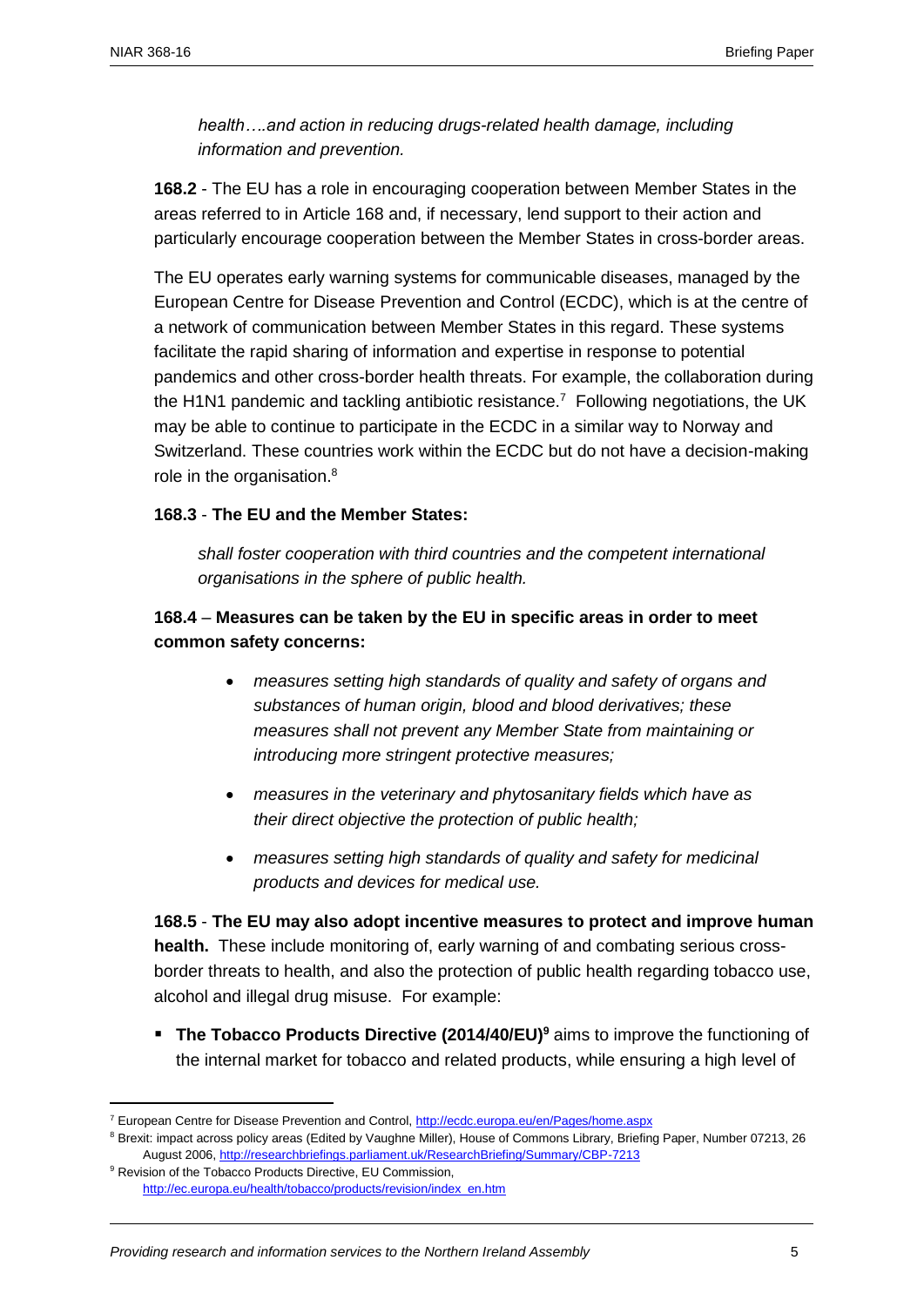health protection for European citizens. The Directive became applicable in the EU Member States, including the UK, on 20 May 2016. It involved a number of key changes including<sup>10</sup>:

- $\circ$  Larger, mandatory pictorial health warnings to cover 65% of the front and the back of cigarette and roll-your-own (RYO) tobacco packs (EU states can take more stringent measures and all jurisdictions of the UK have already gone further by introducing regulations for plain standardised packaging from May 2016);
- o Ban on cigarettes and RYO with flavours such as vanilla or candy;
- $\circ$  The tar, nicotine and carbon monoxide (TNCO) labelling on cigarettes and RYO tobacco will now be replaced with an information message that informs consumers that 'Tobacco smoke contains over 70 substances known to cause cancer';
- o Safety and quality requirements, and packaging and labelling rules for ecigarettes - there were concerns expressed by e-cigarette users and manufacturers that the regulations would make it harder to access ecigarettes and reduce their availability as a smoking cessation measure. However, in May 2016 the European Court of Justice decided that the Directive was valid in the face of legal challenges from tobacco companies and UK e-cigarette manufacturers<sup>11</sup>; and
- o Measures to combat illicit trade;
- **[EU Drugs Strategy 2005-2012](http://register.consilium.europa.eu/pdf/en/04/st15/st15074.en04.pdf)** to protect public health and promote social cohesion by preventing and reducing drug use. It focuses on two key dimensions of drug policy – reducing demand and supply – and has three cross-cutting themes: coordination, international cooperation and information, research and evaluation. It was supported by the [EU drugs action plan 2009-2012](http://ec.europa.eu/justice_home/fsj/drugs/docs/com_2008_567_en.pdf) which set targets and identified 72 actions to significantly reduce illegal drug use and the resulting social and health damage;
- **EU Alcohol Strategy 2006-2012** Member States have the main responsibility for their national alcohol policy. The EU Alcohol Strategy was designed to help national governments and other stakeholders coordinate their action to reduce alcohol related harm in the EU. The implementation of the Strategy was assessed in 2009 and 2013.<sup>12</sup> Co-ordination at EU level includes:
	- o **The [Committee on National Alcohol Policy and Action \(CNAPA\)](http://ec.europa.eu/health/alcohol/committee/index_en.htm)** The European Commission established a committee in November 2007 to encourage cooperation and coordination between Member States and to contribute to further policy development. CNAPA has representatives from the

<sup>&</sup>lt;sup>10</sup> 10 key changes for tobacco products sold in the EU, EU Commission Press Release, [http://europa.eu/rapid/press-release\\_IP-](http://europa.eu/rapid/press-release_IP-16-1762_en.htm)[16-1762\\_en.htm](http://europa.eu/rapid/press-release_IP-16-1762_en.htm)

<sup>&</sup>lt;sup>11</sup> Brexit: impact across policy areas (Edited by Vaughne Miller), House of Commons Library, Briefing Paper, Number 07213, 26 August 2006[, http://researchbriefings.parliament.uk/ResearchBriefing/Summary/CBP-7213](http://researchbriefings.parliament.uk/ResearchBriefing/Summary/CBP-7213)

<sup>&</sup>lt;sup>12</sup> EU Alcohol Strategy, EU Commission[, http://ec.europa.eu/health/alcohol/policy/index\\_en.htm](http://ec.europa.eu/health/alcohol/policy/index_en.htm)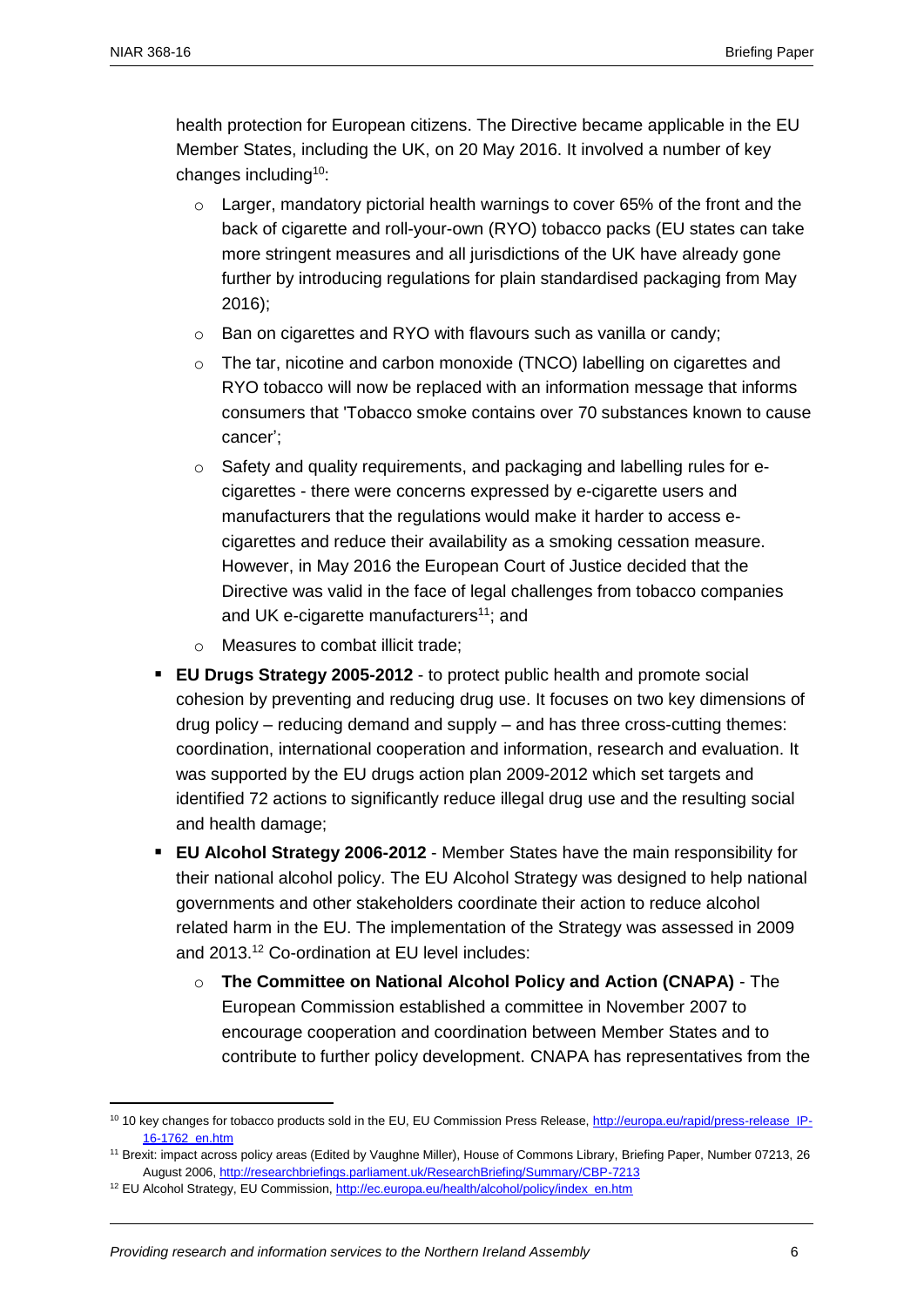national governments and shares information, knowledge and good practice on reducing harmful alcohol consumption;<sup>13</sup>

- o **The European Alcohol and Health Forum** is a platform where bodies active at European level can debate, compare approaches and act to tackle harmful levels of alcohol consumption; <sup>14</sup> and
- o **The [Joint Action on Reducing Alcohol Related Harm \(JA RARHA\)](http://ec.europa.eu/chafea/news/news310.html)**, is a 3 year action (2014-2016) funded by the European Union under the second EU Health Programme aimed at supporting EU Member States to address and reduce the harm associated with alcohol.<sup>15</sup>

**The European Charter of Fundamental Rights** also includes a number of references to health and access to health care services, particularly in Article 35 Health care<sup>16</sup>:

*Everyone has the right of access to preventive health care and the right to benefit from medical treatment under the conditions established by national laws and practices. A high level of human health protection shall be ensured in the definition and implementation of all the Union's policies and activities.*

Beyond the specific measures in the TFEU on public health, there are a number of other ways in which health care and social care systems are affected by EU law, which link directly to the freedoms of movement within the EU (and in some cases the European Economic Area (EEA<sup>17</sup>) and Switzerland as well).

There is common legislation in place covering the EEA and Switzerland for **coordination of social security systems**, (Regulation (EC) No.883/2004) giving access rights for citizens of the participating countries to the various health and social care services, <sup>18</sup> as described in section 3 below.

Once the UK withdraws from the EU the specific treaty provisions would no longer apply to the UK. The nature of the withdrawal agreement will determine the extent to which the areas highlighted in this briefing continue to remain pertinent to healthcare services in NI and the other parts of the UK. Co-operation across health and social security systems already extends beyond the EU Member States to include Switzerland, Norway, Liechtenstein and Iceland. The securing of reciprocal healthcare arrangements is likely to be a priority in negotiations on this subject.

<sup>&</sup>lt;sup>13</sup> EU Committee on National Alcohol Policy and Action, [http://ec.europa.eu/health/alcohol/committee/index\\_en.htm](http://ec.europa.eu/health/alcohol/committee/index_en.htm)

<sup>&</sup>lt;sup>14</sup> EU Alcohol and Health Forum, [http://ec.europa.eu/health/alcohol/forum/index\\_en.htm](http://ec.europa.eu/health/alcohol/forum/index_en.htm)

<sup>15</sup> Joint Action on Reducing Alcohol Related Harm, EU Commission News[, http://ec.europa.eu/chafea/news/news310.html](http://ec.europa.eu/chafea/news/news310.html)

<sup>16</sup> The European Charter of Fundamental Rights[, http://eur-lex.europa.eu/legal-content/EN/TXT/?uri=CELEX:12012P/TXT](http://eur-lex.europa.eu/legal-content/EN/TXT/?uri=CELEX:12012P/TXT)

<sup>&</sup>lt;sup>17</sup> EEA - The EEA includes EU countries and also Iceland, Liechtenstein and Norway. It allows them to be part of the EU's single market.

 $18$  Co-ordination of social security systems, Regulation (EC) No 883/2004, adopted in 2004, only became applicable  $1<sup>st</sup>$  May 2010[, http://eur-lex.europa.eu/legal-content/EN/TXT/HTML/?uri=URISERV:c10521&from=EN](http://eur-lex.europa.eu/legal-content/EN/TXT/HTML/?uri=URISERV:c10521&from=EN)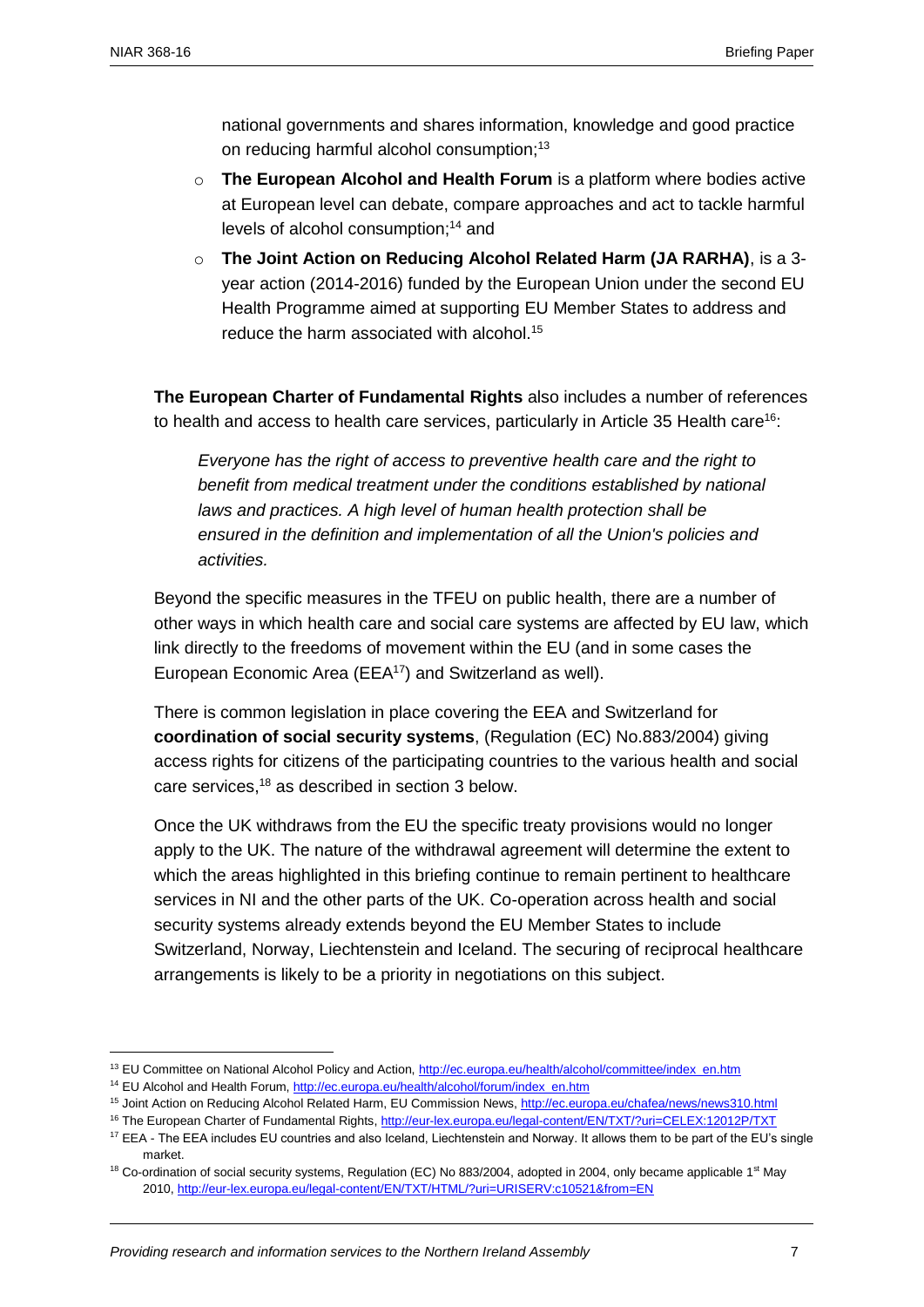## <span id="page-7-0"></span>**3 Reciprocal Access to Healthcare**

EU citizens who can show that they are either employed or self-employed in the UK, or non-active in terms of employment but are ordinarily resident in the UK, are entitled to free healthcare in the UK. Any changes to the free movement rights could make it more difficult for EU citizens to obtain free healthcare on the basis of residence in the UK. Similarly, the rights of UK nationals living in the EU to access state healthcare will be subject to the terms under which the UK leaves the EU.<sup>19</sup>

## <span id="page-7-1"></span>**3.1 Unplanned Care - European Health Insurance Card (EHIC)**

This is a free card that gives an individual access to medically necessary, stateprovided healthcare during a temporary stay (including holidays) in any of the EU countries and in addition Iceland, Lichtenstein, Norway and Switzerland, under the same conditions and at the same cost as people insured in that country. The Cards are issued by the [national health insurance provider](http://ec.europa.eu/social/main.jsp?catId=563&langId=en#nationalinfo) in the country of the insured person<sup>20</sup>:

- The card does not quarantee free services, as each country's healthcare system is different. Services that are free in the home country may not be free elsewhere. The costs are then paid/reimbursed by the social security system of the individual's country of origin.
- The card is not an alternative to travel insurance as it does not cover any private healthcare or costs such as a return flight home or lost/stolen property, neither does it cover an individual's costs if they are travelling for the express purpose of obtaining medical treatment.

Entitlement to an EHIC is based on insurability under EU law, and not on a person's nationality. The UK operates a residency-based healthcare system which means that insurability in the UK is generally determined by residency and not by the past or present payment of National Insurance contributions or UK taxes. If a person is ordinarily resident in the UK then it is likely that they will be considered to be insured by the UK under EU law and will be entitled to a UK EHIC.<sup>21</sup>

Residents of NI apply to the NHS Business Services Authority to obtain an EHIC. The BSA has advised that there are currently 660,329 valid EHICs in circulation in NI.<sup>22</sup>

 $\overline{\phantom{a}}$ 

<sup>&</sup>lt;sup>19</sup> Brexit: impact across policy areas (Edited by Vaughne Miller), House of Commons Library, Briefing Paper, Number 07213, 26 August 2006[, http://researchbriefings.parliament.uk/ResearchBriefing/Summary/CBP-7213](http://researchbriefings.parliament.uk/ResearchBriefing/Summary/CBP-7213)

<sup>&</sup>lt;sup>20</sup> European Health Insurance Card, European Commission, Employment, Social Affairs and Inclusion, <http://ec.europa.eu/social/main.jsp?catId=559>

<sup>&</sup>lt;sup>21</sup> Official UK Government website for EHIC, NHS Business Services Authority, <https://www.ehic.org.uk/Internet/startApplication.do>

<sup>&</sup>lt;sup>22</sup> Email response from Department of Health, Private Office, 17/08/16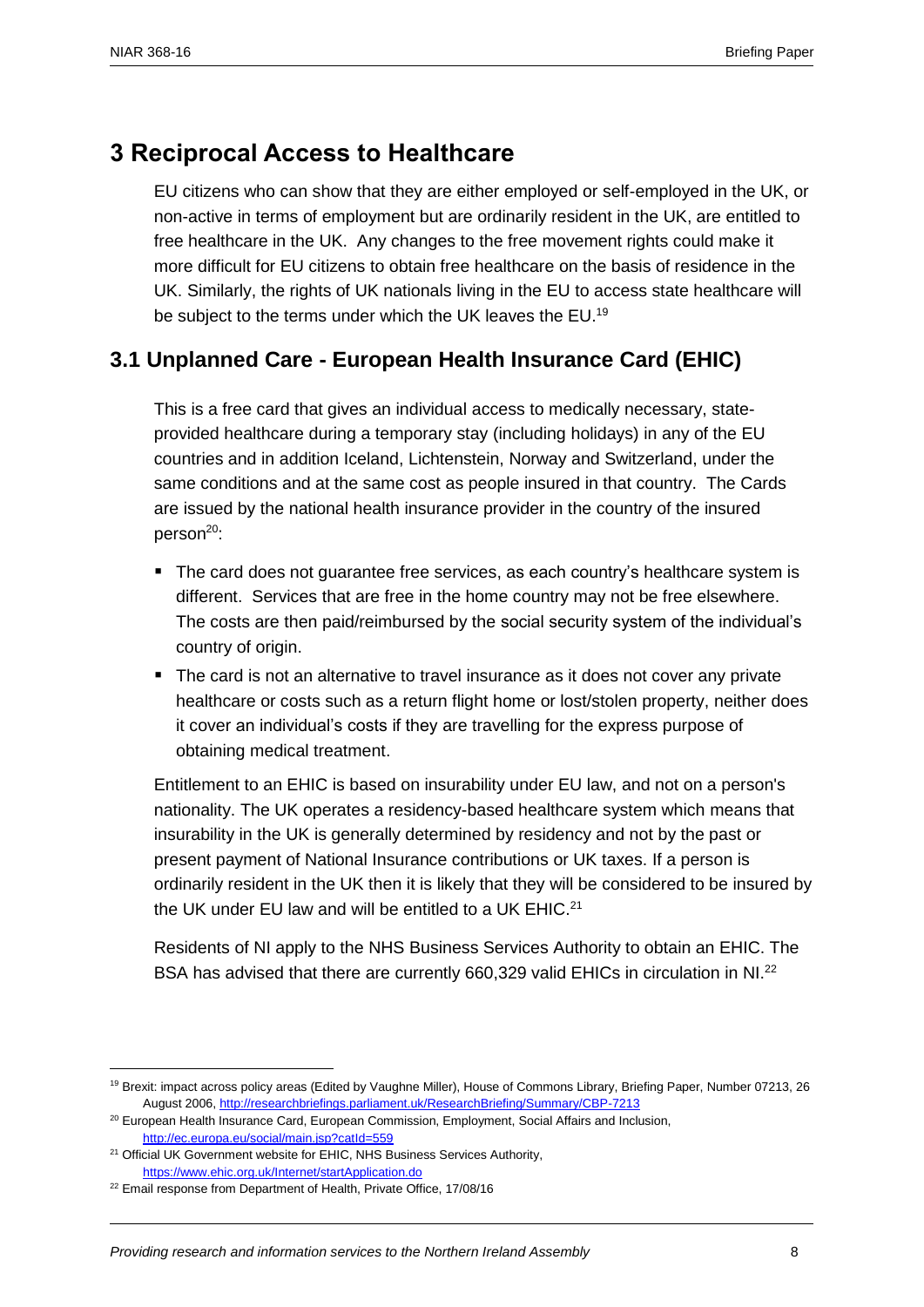If the UK remains in the  $EEA^{23}$  it may be able to continue to participate in the  $EHIC$ scheme or to participate on a similar basis to Switzerland<sup>24</sup>:

*EEA and Swiss residents are entitled to hold an EHIC, which gives access to medically necessary, state provided healthcare during a temporary stay in another EEA country.*

### <span id="page-8-0"></span>**3.2 Planned and Unplanned Care - EU Directive on patients' rights in cross-border healthcare- relationship to previous E112 route**

In 2011 EU Directive 2011/24/EU introduced scope for citizens to apply for reimbursement of cross-border healthcare treatment for planned and unplanned care. It came into force on 25th October 2013 in the EU and then on  $1<sup>st</sup>$  August 2015 also in the EEA. It does not apply to Switzerland.

Prior to Directive 2011/24/EU the only way for patients to access planned treatment abroad would have been with prior authorisation, through the E112 form (now referred to as the S2 route). This is granted by the patient's home health insurance institution certifying that it would cover the cost of the treatment abroad. In practice, that system was administratively complex with long waits for patients before getting the authorisation and there was also a lack of information about patients' rights in this context.

This led to some patients bringing their Member State to the European Court of Justice and it was recognised that there was a need to clarify patients' rights. So, in 2008, after a public consultation on health services in cross-border healthcare, the European Commission put forward a legislative proposal for a directive, which came into force on 25 October 2013.<sup>25</sup>

Some of the key benefits for patients of the Directive are<sup>26</sup>:

- Recognition for the first time in EU law that patients have a right to cross-border healthcare and are entitled to be reimbursed for it;
- **Right to information on cross-border healthcare, and the creation of National** Contact Points in each Member State to provide this;
- Right of patients to obtain a copy of their medical record and to get appropriate medical follow-up in the home country;
- Recognition of prescriptions made abroad;

 $\overline{a}$ 

<sup>&</sup>lt;sup>23</sup> EEA - The EEA includes EU countries and also Iceland, Liechtenstein and Norway. It allows them to be part of the EU's single market. Switzerland is neither an EU nor EEA member but is part of the single market - this means Swiss nationals have the same rights to live and work in the UK as other EEA nationals.

<sup>&</sup>lt;sup>24</sup> Brexit: impact across policy areas (Edited by Vaughne Miller), House of Commons Library, Briefing Paper, Number 07213, 26 August 2006[, http://researchbriefings.parliament.uk/ResearchBriefing/Summary/CBP-7213](http://researchbriefings.parliament.uk/ResearchBriefing/Summary/CBP-7213)

<sup>&</sup>lt;sup>25</sup> EU Directive 2011/24/EU on the application of patients' rights in cross border healthcare: Legislation Guidance for Patient Organisations (November 2013), European Patients Forum, Section 1.1,

[http://ec.europa.eu/health/archive/ph\\_overview/co\\_operation/healthcare/docs/impact\\_assessment\\_exs\\_en.pdf](http://ec.europa.eu/health/archive/ph_overview/co_operation/healthcare/docs/impact_assessment_exs_en.pdf) <sup>26</sup> As above, Section 1.2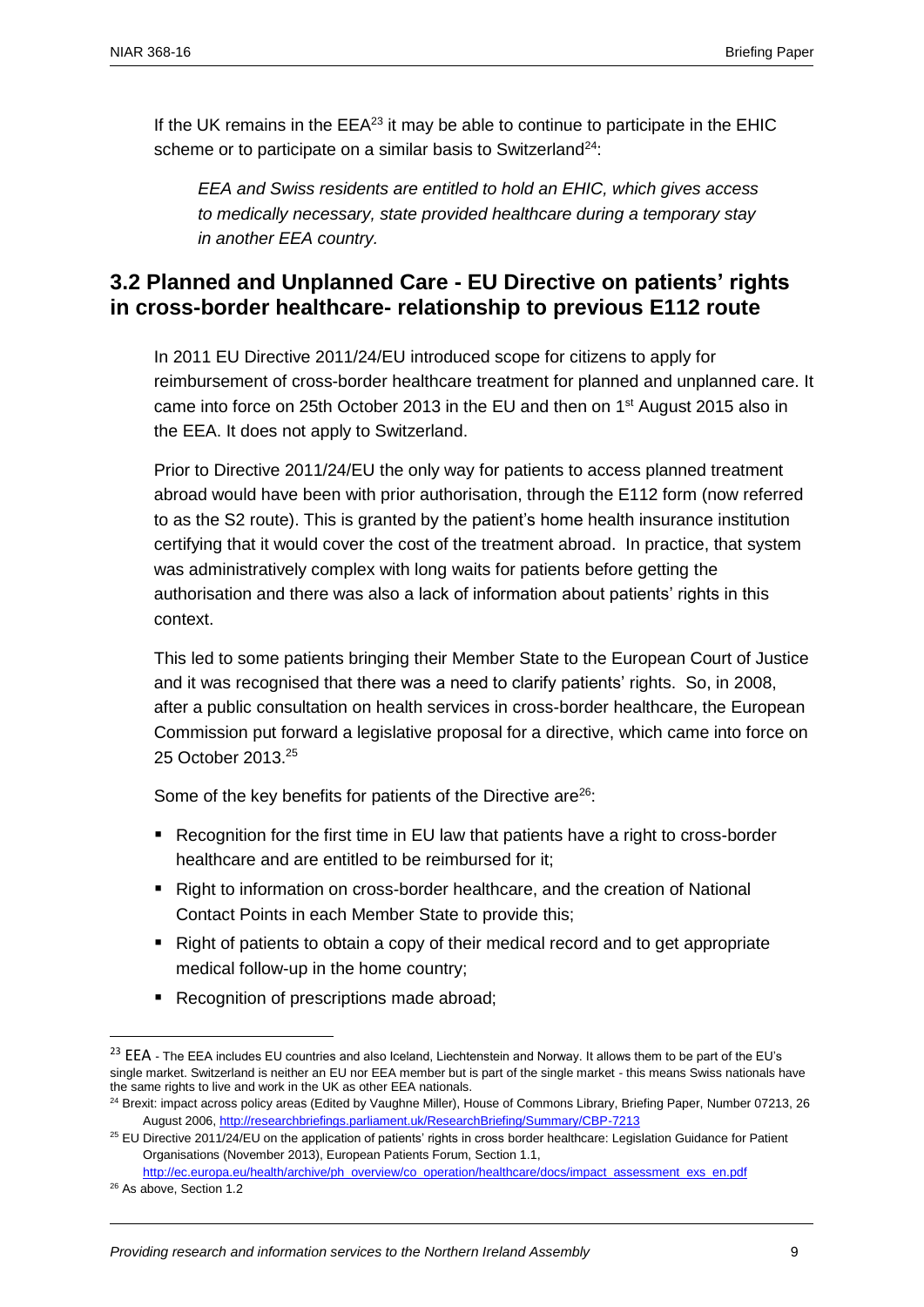$\overline{a}$ 

- **Transparency on the quality and safety standards for healthcare that apply in each** Member State;
- Legal basis for European co-operation on eHealth and Health Technology Assessment; and
- Better cooperation between Member States in rare diseases, including establishing a legal basis for European Reference Networks and centres of excellence.

Under the Directive, once a patient has been assessed as needing treatment and eligible to have that treatment in NI, they have the right to obtain that treatment in another EU member state, either privately or in the state sector. Patients pay the treatment costs directly to the provider and the HSCB will reimburse the patient for the actual cost of the treatment or the equivalent cost of treatment locally, whichever is the lesser. No other costs will be met, including travel.<sup>27</sup> Patients are advised to have medical insurance cover in the event of an emergency associated with the planned treatment as well as a valid EHIC card.

Except where legislation requires the seeking of prior authorisation, for example, where the treatment being sought requires an overnight stay in hospital or involves the use of highly specialised medical equipment or infrastructure, a patient may obtain healthcare in another Member State under the Directive without authorisation from the HSCB, whereas under the S2 route, **all** healthcare must be authorised in advance.

The key difference between the two routes is that the S2 route relates only to stateprovided treatment and costs are dealt with directly between Member States, with the S2 acting as a form of payment guarantee. This means that in the majority of cases, the patient is not required to pay anything themselves.<sup>28</sup>

Under the S2 route, Member States retain discretion as to whether to authorise planned treatment in another Member State except in cases where "undue delay" is relevant – i.e. where treatment cannot be provided by the NHS within a time that is medically acceptable, based upon an objective clinical assessment of the patient and their individual circumstances. Where this is the case, authorisation must be given. $^{29}$ 

Using the Directive route, in practice, patients contact the NI National Contact Point (in NI this is the Health and Social Care Board - HSCB) to determine whether they need prior authorisation. The HSCB can refuse authorisation if the treatment in question, or the healthcare provider in question, could present a risk to the patient. If the medical

<sup>28</sup> Cross-border Healthcare and Patient Mobility in Europe, October 2013, Department of Health, [https://www.gov.uk/government/uploads/system/uploads/attachment\\_data/file/252940/Cross\\_Border\\_Healthcare\\_Information.pd](https://www.gov.uk/government/uploads/system/uploads/attachment_data/file/252940/Cross_Border_Healthcare_Information.pdf) [f](https://www.gov.uk/government/uploads/system/uploads/attachment_data/file/252940/Cross_Border_Healthcare_Information.pdf)

<sup>&</sup>lt;sup>27</sup> Cross-border EU Healthcare Directive, webpage updated 01/07/16, BMA[, https://www.bma.org.uk/collective](https://www.bma.org.uk/collective-voice/influence/uk-governments/northern-ireland-assembly/ni-assembly-latest-evidence-and-briefings/cross-border-eu-healthcare-directive)[voice/influence/uk-governments/northern-ireland-assembly/ni-assembly-latest-evidence-and-briefings/cross-border-eu](https://www.bma.org.uk/collective-voice/influence/uk-governments/northern-ireland-assembly/ni-assembly-latest-evidence-and-briefings/cross-border-eu-healthcare-directive)[healthcare-directive](https://www.bma.org.uk/collective-voice/influence/uk-governments/northern-ireland-assembly/ni-assembly-latest-evidence-and-briefings/cross-border-eu-healthcare-directive)

<sup>&</sup>lt;sup>29</sup> Cross-border Healthcare and Patient Mobility in Europe, October 2013, Department of Health, [https://www.gov.uk/government/uploads/system/uploads/attachment\\_data/file/252940/Cross\\_Border\\_Healthcare\\_Informat](https://www.gov.uk/government/uploads/system/uploads/attachment_data/file/252940/Cross_Border_Healthcare_Information.pdf) [ion.pdf](https://www.gov.uk/government/uploads/system/uploads/attachment_data/file/252940/Cross_Border_Healthcare_Information.pdf)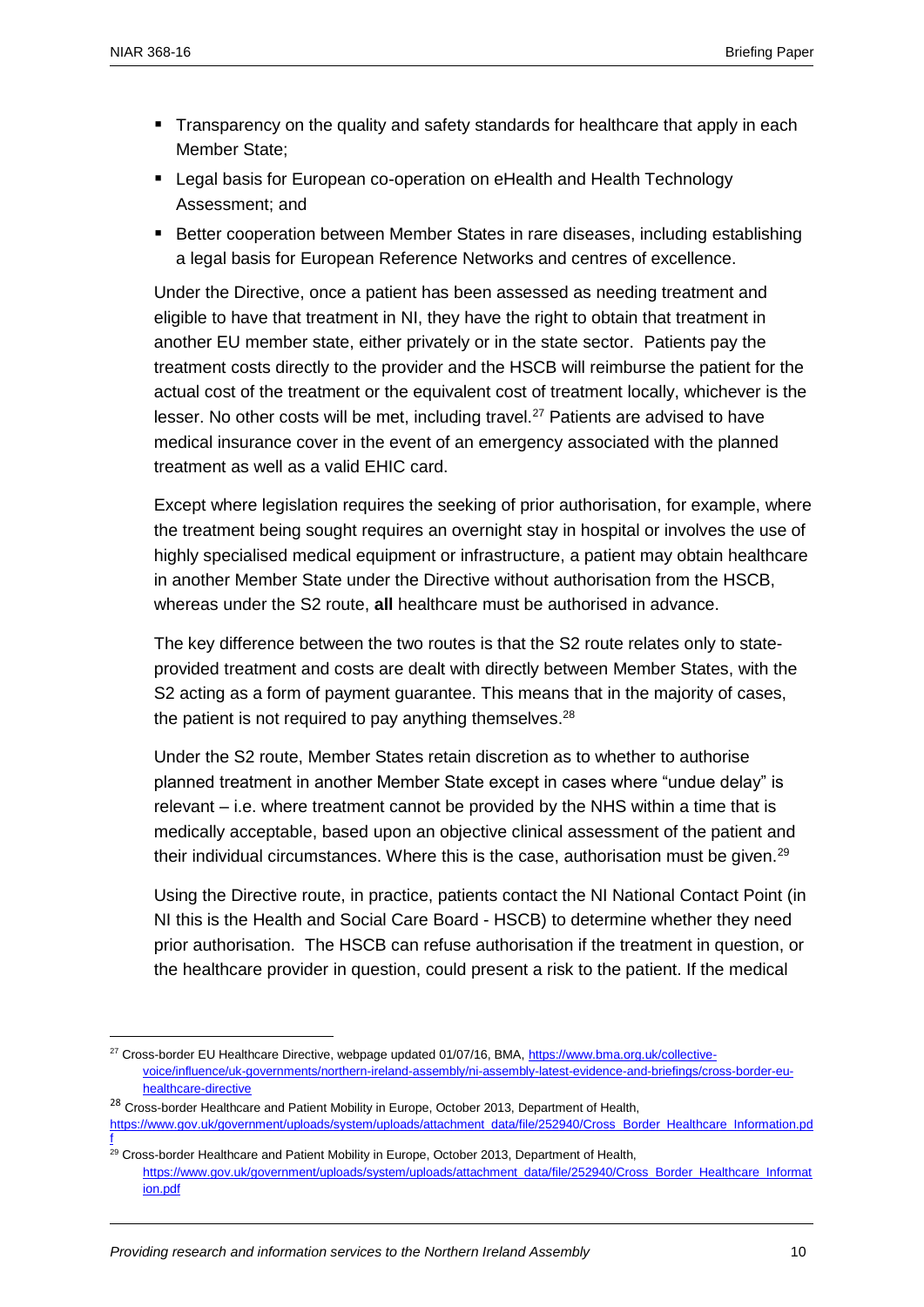treatment can be provided at home within a 'medically justifiable time limit,' authorisation can be refused with an explanation provided.<sup>30</sup>

Since December 2013, the Board has approved 99 applications for reimbursement of cross-border treatment under the Directive. A further 26 applications are pending approval. In relation to patients coming to NI for treatment under the Directive, Health and Social Care Trusts have treated two patients to date. One further patient is currently waiting for an outpatient assessment. 31

The Department of Health advises that both the Directive and the S2 route provide for patients to receive treatment in another EEA country. The Directive can apply to both *planned and unplanned* treatment, the S2 route covers *planned* treatment only<sup>32</sup>:

*Only treatment provided by the state health sector is covered by the S2 route, whereas under the terms of the Directive patients can be reimbursed for treatment received from either state or private healthcare providers. And where prior authorisation of treatment under the Directive is only required in certain circumstances, treatment under the S2 route must be approved in advance. An application for treatment under the S2 route will be considered where the treatment required is not available locally or within a medically appropriate time period, based on an objective clinical assessment of an individual's circumstances.* 

The Department advised that the number of approved applications for treatment under the S2/ E112 over the last five years is:

- $= 2011/12 14$
- $-2012/13 09$
- $= 2013/14 18$
- $= 2014/15 24$
- $= 2015/16 16$

In addition to the above S2 applications approved by the HSCB, pregnant women who wish to give birth in another EEA country can apply to the Department of Work and Pensions (DWP) for a maternity S2. Information on the number of maternity S2s issued to women in NI is only available from 2014. Since then, DWP has approved seven maternity S2s for people resident in NI - one in 2015 and six in 2016<sup>33</sup>.

 $\overline{a}$ 

<sup>30</sup> Cross-border EU Healthcare Directive, webpage updated 01/07/16, BMA, [https://www.bma.org.uk/collective](https://www.bma.org.uk/collective-voice/influence/uk-governments/northern-ireland-assembly/ni-assembly-latest-evidence-and-briefings/cross-border-eu-healthcare-directive)[voice/influence/uk-governments/northern-ireland-assembly/ni-assembly-latest-evidence-and-briefings/cross-border-eu](https://www.bma.org.uk/collective-voice/influence/uk-governments/northern-ireland-assembly/ni-assembly-latest-evidence-and-briefings/cross-border-eu-healthcare-directive)[healthcare-directive](https://www.bma.org.uk/collective-voice/influence/uk-governments/northern-ireland-assembly/ni-assembly-latest-evidence-and-briefings/cross-border-eu-healthcare-directive)

<sup>&</sup>lt;sup>31</sup> Email response from Department of Health, Private Office, 17/08/16

 $32$  As above

<sup>&</sup>lt;sup>33</sup> Email response from Department of Health, Private Office, 17/08/16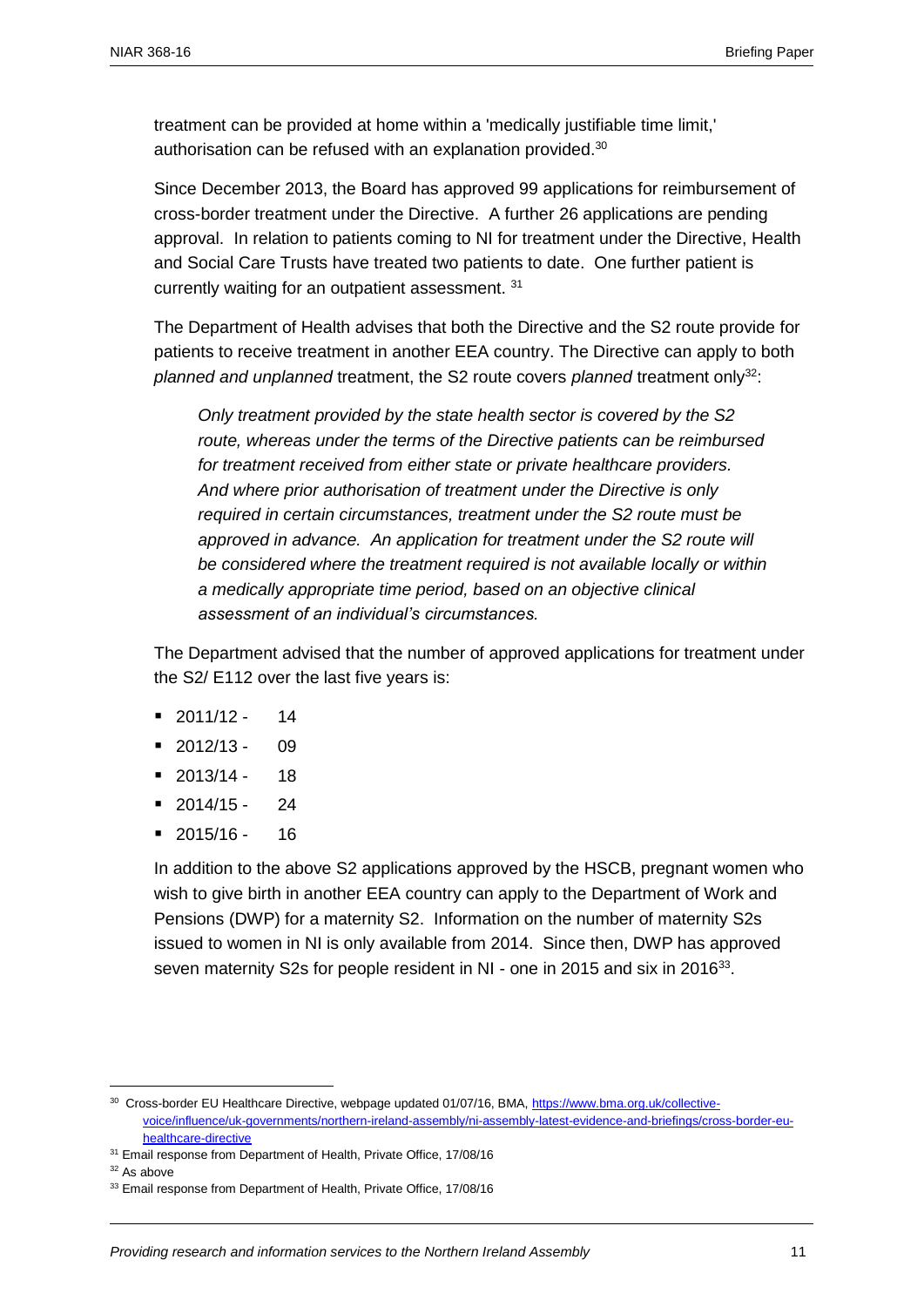The relevant Statutory Rule for NI is SR 2013 No. 299 and was considered by the then Committee for HSSPS on 15<sup>th</sup> January 2014<sup>34</sup>:

#### *Statutory Rule. SR 2013/ 299. The Health Services (Cross-Border Health Care) Regulations (Northern Ireland) 2013.*

*The Committee considered SR 2013/ 299 - The Health Services (Cross-Border Health Care) Regulations (Northern Ireland) 2013 and had no objection to the Rule subject to the report of the Examiner of Statutory Rules.*

For both planned and unplanned care, there will be a need to negotiate arrangements with the EU as to how both 'ordinarily resident' UK citizens and citizens from elsewhere in the UK will access health care. This may be via new reciprocal agreements or seeking to continue existing arrangements.<sup>35</sup>

## <span id="page-11-0"></span>**4 Relevant Employment Legislation**

There are a number of pieces of EU legislation within the field of employment which also impact on the delivery of health care services. This includes legislation concerning:

### <span id="page-11-1"></span>**4.1 Mutual recognition of professional qualifications**

This enables health professionals from EU countries to work in the health care systems of other EU Member States:

The main European legislation is [Directive 2005/36/EC](http://eur-lex.europa.eu/legal-content/EN/TXT/PDF/?uri=CELEX:02005L0036-20140117&from=EN)<sup>36</sup> (as amended by Directive 2013/55/EU<sup>37</sup>) on the recognition of professional qualifications. This sets out UK obligations for recognising the relevant professional qualifications held by staff, from within the European Economic Area. This Directive came into force on 20 October 2007 and replaced 15 sectoral directives, where different professions were covered by separate directives. The relevant UK regulations that transposed the Directive are the European [Union \(Recognition of Professional Qualifications\) Regulations 2015.](http://www.gmc-uk.org/EU_RPQ_regs_BIS_18Jan16_en.pdf_64343372.pdf)<sup>38</sup>

<sup>&</sup>lt;sup>34</sup> Committee for HSSPS, NI Assembly, Minutes of Proceedings, Wednesday 15th January 2014,

<http://www.niassembly.gov.uk/globalassets/documents/health-2011-2016/minutes/2013-2014/15-january-2014.pdf> <sup>35</sup> McKenna, H., Five Big issues for Health and Social Care after the Brexit Vote, The King's Fund, 30 June 2016, <http://www.kingsfund.org.uk/publications/articles/brexit-and-nhs>

<sup>36</sup> [Directive 2005/36/EC, http://eur-lex.europa.eu/legal-content/EN/TXT/PDF/?uri=CELEX:02005L0036-20140117&from=EN](http://eur-lex.europa.eu/legal-content/EN/TXT/PDF/?uri=CELEX:02005L0036-20140117&from=EN)

<sup>37</sup> Directive 2013/55/EU, <http://eur-lex.europa.eu/legal-content/EN/ALL/?uri=celex%3A32013L0055>

<sup>38</sup> European [Union \(Recognition of Professional Qualifications\) Regulations 2015, http://www.gmc](http://www.gmc-uk.org/EU_RPQ_regs_BIS_18Jan16_en.pdf_64343372.pdf)[uk.org/EU\\_RPQ\\_regs\\_BIS\\_18Jan16\\_en.pdf\\_64343372.pdf](http://www.gmc-uk.org/EU_RPQ_regs_BIS_18Jan16_en.pdf_64343372.pdf)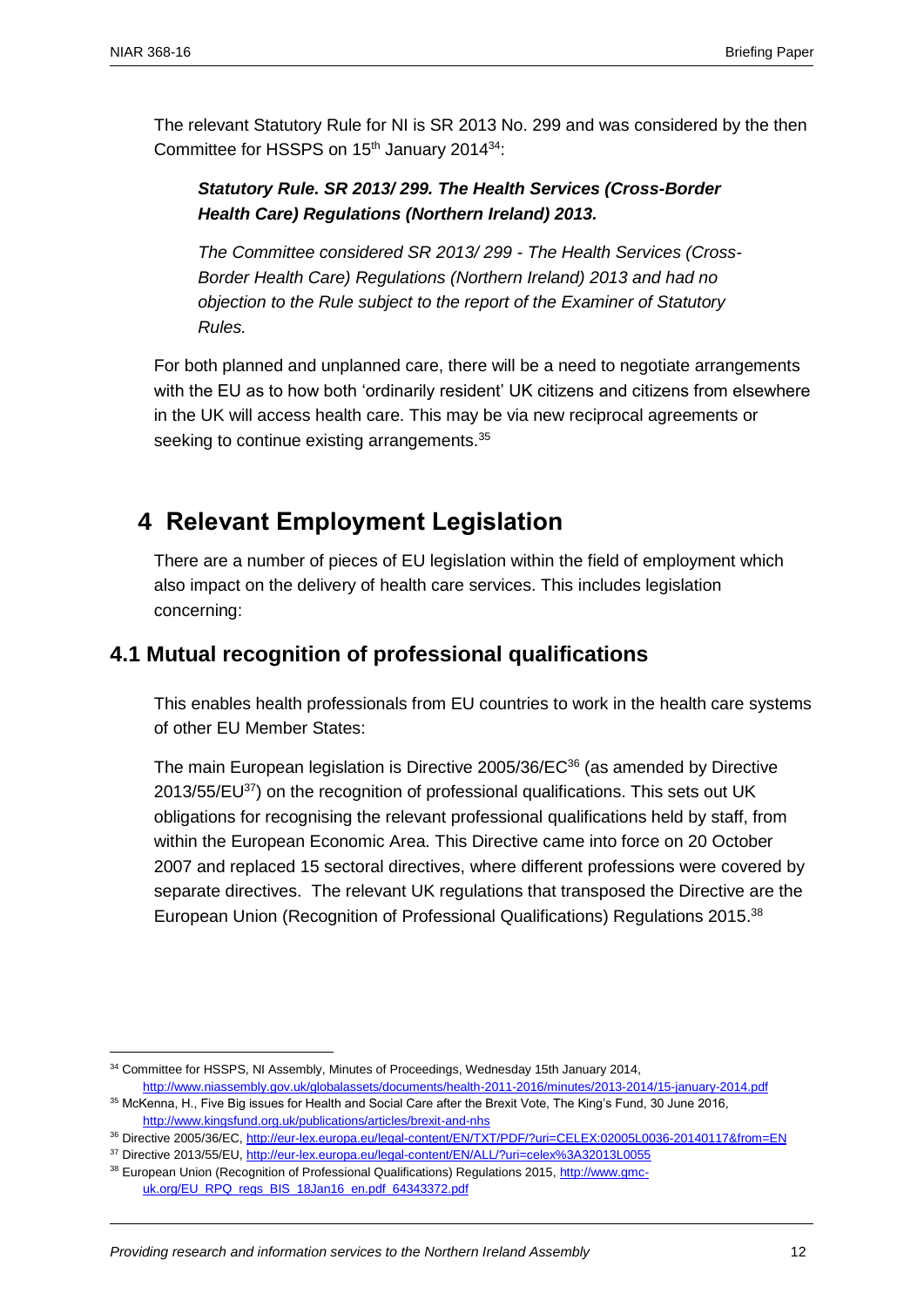The King's Fund have recently proposed that through negotiations the UK should retain the ability to recruit staff from the EU when there are insufficient resident workers to fill vacancies $39$ :

*By adding specific occupations to the Migration Advisory Committee's shortage occupation list, which currently enables employers to recruit nurses and midwives from outside the European Economic Area.*

If the residency status of EU nationals currently working in the health sector in the UK is confirmed post-Brexit, there are still concerns that it may become more difficult to retain staff and attract new recruits from EU countries at a time when services are already under pressure.<sup>40</sup>

### <span id="page-12-0"></span>**4.2 Working Time Directive (WTD)**

To protect workers' health and safety (including health and social care staff, working hours must meet the minimum standards of 2003//88/EC throughout the EU, including<sup>41</sup>:

- o a limit to weekly working hours, which must not exceed 48 hours on average, including any overtime;
- $\circ$  a minimum daily rest period of 11 consecutive hours in every 24;
- $\circ$  a rest break during working hours if the worker is on duty for longer than 6 hours;
- $\circ$  a minimum weekly rest period of 24 uninterrupted hours for each 7-day period, in addition to the 11 hours' daily rest; and
- o extra protection for night work.

The European Commission (EC) is currently reviewing the WTD through a 2 stage consultation of EU-level workers' and employers' representatives and a detailed impact assessment. The EC issued a public consultation on how the WTD should be updated.

One element is a health sector-specific study which covered a sample of member states (including the UK) looking at the impact of suggested working time options on real-life healthcare scenarios. With regard to this the NHS European Office suggested practical solutions on the way forward $42$ :

*We have supplied the commission with further concrete examples of how delivery of health services has sometimes been constrained by compliance with over-prescriptive working time rules, and have used the evidence from* 

<sup>&</sup>lt;sup>39</sup> McKenna, H., Five Big issues for Health and Social Care after the Brexit Vote, The King's Fund, 30 June 2016, <http://www.kingsfund.org.uk/publications/articles/brexit-and-nhs>

<sup>40</sup> Brexit: impact across policy areas (Edited by Vaughne Miller), House of Commons Library, Briefing Paper, Number 07213, 26 August 2006[, http://researchbriefings.parliament.uk/ResearchBriefing/Summary/CBP-7213](http://researchbriefings.parliament.uk/ResearchBriefing/Summary/CBP-7213)

<sup>41</sup> Working Conditions, Working Time Directive[, http://ec.europa.eu/social/main.jsp?catId=706&langId=en&intPageId=205](http://ec.europa.eu/social/main.jsp?catId=706&langId=en&intPageId=205)

<sup>42</sup> Working Time Directive, NHS Employers, [http://www.nhsemployers.org/about-us/nhs-european-office/nhs-workforce-and-the](http://www.nhsemployers.org/about-us/nhs-european-office/nhs-workforce-and-the-eu/working-time-directive)[eu/working-time-directive](http://www.nhsemployers.org/about-us/nhs-european-office/nhs-workforce-and-the-eu/working-time-directive)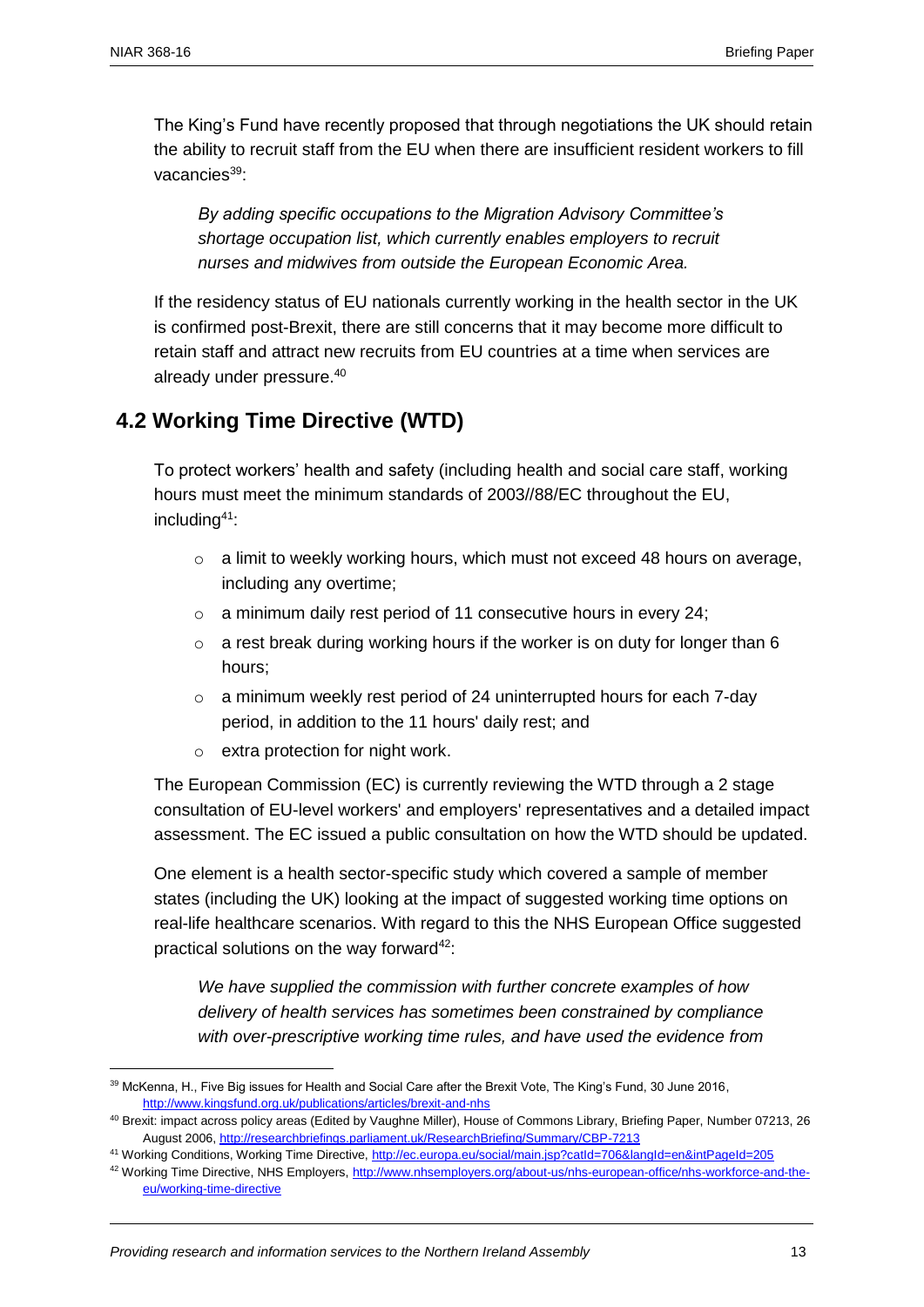*the taskforce which reported to the Secretary of State for Health in March 2014 as valuable information to feed into the commission's impact assessment. Once the future direction of travel is clear, we expect to work in 2017 to respond to and to shape the commission's thinking.* 

If the UK government decides to appeal or amend the WT regulations, which enacted the WTD, this would have implications for HSC employment contracts and require changes to the Agenda for Change pay framework and the negotiations with staff unions that would be required.<sup>43</sup>

## <span id="page-13-0"></span>**5 Public Procurement for Goods and Services**

Along with other public bodies and authorities in NI, EU rules on public procurement provide the legal framework for procuring goods, works and services related to the management and delivery of health and social care in NI. The relevant EU Directives are already incorporated into UK legislation and apply to tenders whose monetary value exceeds a certain amount. For tenders of lower value, national rules apply. These national rules also have to respect the general principles of EU law.<sup>44</sup>

The relevant UK laws would need to be repealed or amended if the UK wished to reverse current arrangements.

In NI responsibility for public procurement policy lies with the [Procurement Board,](https://www.finance-ni.gov.uk/articles/procurement-board-membership-roles-and-responsibilities) chaired by the Finance Minister. All policies agreed by the Procurement Board must comply with EU legislation.<sup>45</sup>

## <span id="page-13-1"></span>**6 North-South Cross-Border Co-operation**

#### <span id="page-13-2"></span>**6.1 EU-Funded Cross-Border Projects**

 $\overline{\phantom{a}}$ 

#### <span id="page-13-3"></span>**6.1.1 Cross border health and social care services projects delivered with the EU INTERREG IVA funding**

Certain projects of cross-border health and social care delivery may be substantially impacted by withdrawal from the EU, due to the fact that they are EU funded. Cooperation and Working Together (CAWT), since its inception in 1992, has created and sustained a variety of EU funded cross-border projects and services and has enhanced service provision to many rurally isolated and peripheral areas.

44 European Commission, Public Procurement[, https://ec.europa.eu/growth/single-market/public-procurement\\_en](https://ec.europa.eu/growth/single-market/public-procurement_en)

<sup>&</sup>lt;sup>43</sup> McKenna, H., Five Big issues for Health and Social Care after the Brexit Vote, The King's Fund, 30 June 2016, <http://www.kingsfund.org.uk/publications/articles/brexit-and-nhs>

<sup>45</sup> Department of Finance (NI), Central Procurement Directorate[, https://www.finance-ni.gov.uk/central-procurement-directorate](https://www.finance-ni.gov.uk/central-procurement-directorate)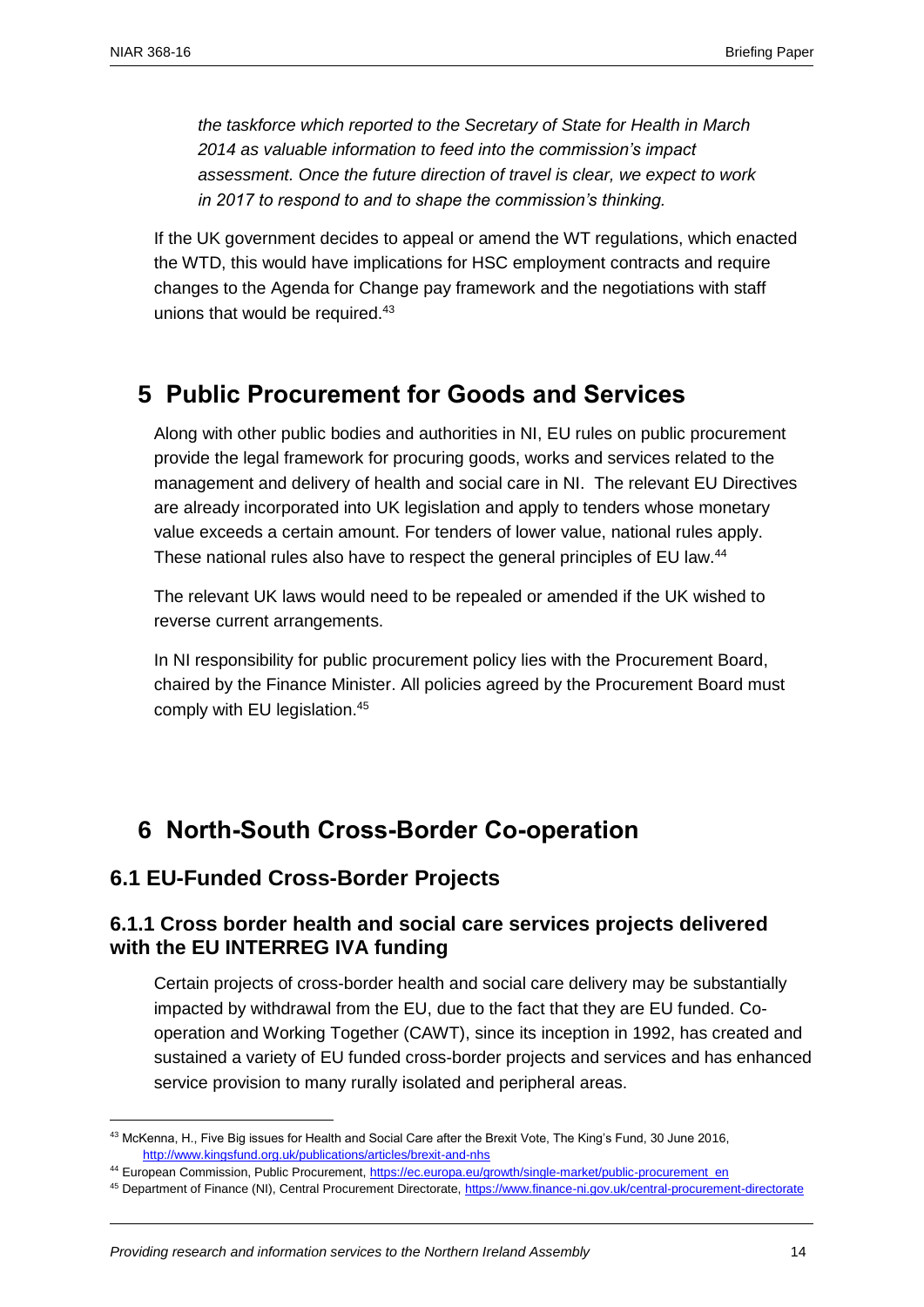CAWT is the cross-border health and social care partnership for the Health Service Executive in the Republic of Ireland and the Southern and Western Health and Social Care Trusts, the Health and Social Care Board and the Public Health Agency in Northern Ireland.<sup>46</sup> The CAWT partnership evolved from an initial informal arrangement into an effective cross-border delivery and implementation structure for the partner organisations.<sup>47</sup>

In the most recent tranche of projects CAWT managed a range of cross-border health and social care programmes funded by €30 / £24 million from the EU INTERREG IVA programme until 2014/2015. Under the overarching programme called 'Putting Patients, Clients and Families First,' 12 large scale, strategic, cross-border health and social care service projects were delivered across the border region and within the eligible area of Northern Ireland. CAWT works collaboratively with a range of nonstatutory organisations in the border area to provide specific strands of the project.

The 12 cross border health and social care services projects delivered with the EU INTERREG IVA funding were:

- 1. Cross border acute hospital services (Vascular, ENT, Urology and Ophthalmology);
- 2. Additional and new sexual health / GUM clinics;
- 3. Eating Disorder services;
- 4. Alcohol abuse prevention/early intervention;
- 5. Improving outcomes for Children and Families;
- 6. Support for Older People via Telehealth and Social supports;
- 7. Citizenship for People with Disabilities;
- 8. Diabetes Education and Clinics;
- 9. Prevention and Management of Childhood Obesity;
- 10. Social Exclusion / Health Inequalities:
- 11. Cross Border Workforce Mobility; and
- 12. Autism Support.

One specific example (as listed at number 2 above) is the CAWT sexual health/GUM clinic. A total of €1.95 million from the EU INTERREG IVA programme was invested in new and additional sexual health/GUM clinics across the CAWT region. Across all the clinics, to the end of January 2014, a total of 7,195 patients were treated, exceeding the 5,000 target set for the project by the EU funder. $48$ 

Four of the seven new sexual health/GUM clinics within the HSE West, Southern Health and Social Care Trust and Western Health and Social Care Trust areas have been continued as normal core services following the EU funding phase. The remaining three GUM/sexual health clinics, in the HSE Dublin North East region, continued until May 2014 when EU funding concluded.

 $\overline{\phantom{a}}$ 

<sup>47</sup> Heenan, D. and Birrell, D. (2011) *Social work in Northern Ireland: conflict and change*. Bristol: The Policy Press. p.96. <sup>48</sup> Health Service Executive (2014) *Successful cross-border health project treats hundreds of patients in Donegal*, <http://www.hse.ie/eng/services/news/media/pressrel/newsarchive/2014archive/feb14/letterkennygumclinic.html>

<sup>46</sup> CAWT (2014) *CAWT Strategic Plan 2014-2020*,

<http://www.cawt.com/Site/11/Documents/Publications/Corporate/CAWT%20Strategic%20Plan%2014-19%20PDF.pdf>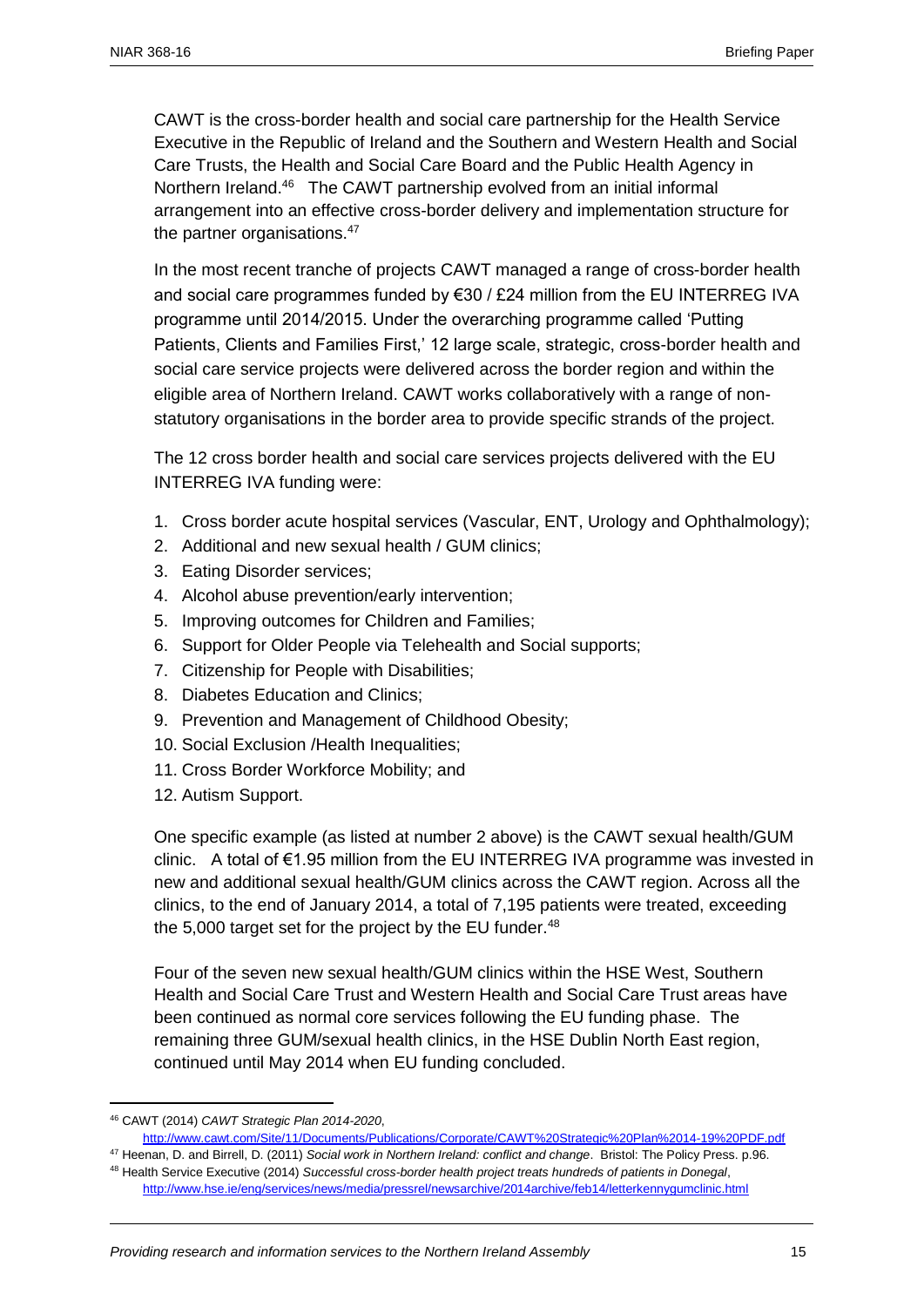CAWT observes that the 12 projects listed above have, for the most part, delivered economies of scale and have provided the critical mass of population on either side of the border which can justify provision of certain services.<sup>49</sup> Negotiations will continue with the individual partner organisations on how EU funded projects and services will be mainstreamed / integrated once the EU funding period has concluded.

The current CAWT Strategic Plan 2014-2019 asserts that the partnership is committed to supporting the change agenda in both jurisdictions i.e. 'Transforming your Care' in Northern Ireland and 'Future Health' in the Republic of Ireland.<sup>50</sup> EU strategies such as Europe 2020 (EU's growth strategy) will also provide direction for future CAWT activities.

The new INTERREG Programme for 2014-2020 is one of 60 programmes across the EU designed to promote greater levels of cross- border cooperation. The development of the Programme has been informed by the European Union's key policy instruments, namely the Europe 2020 Strategy and the Common Strategic Framework, and the European Commission's position papers on the UK and Ireland.<sup>51</sup>

Information was supplied by CAWT on the 12 projects from the EU INTERREG IVA funding regarding the extent to which the service has been mainstreamed/adapted into core services after the EU funding concluded (and therefore are now funded by the relevant Departments (Table 1 below) $52$ :

*A substantial proportion of services funded by the EU INTERREG IVA programme have continued after the conclusion of EU funding as planned. CAWT delivered a 12-project programme called 'Putting Patients, Clients and Families First' which enabled a suite of cross border services and initiatives to be delivered in the border region which benefitted 53,000 service users. CAWT estimates that up to 80% of services/projects have been either fully or partially mainstreamed or adapted into core services. This high level of mainstreaming activity in a difficult economic climate is viewed by the CAWT Partnership as a successful outcome. In addition, 43,587 health and social care staff received training as part of the overall programme.* 

<sup>49</sup> Health Service Executive (2014) *Successful cross-border health project treats hundreds of patients in Donegal*, <http://www.hse.ie/eng/services/news/media/pressrel/newsarchive/2014archive/feb14/letterkennygumclinic.html> <sup>50</sup> CAWT (2014) *CAWT Strategic Plan 2014-2020*, page 5

<http://www.cawt.com/Site/11/Documents/Publications/Corporate/CAWT%20Strategic%20Plan%2014-19%20PDF.pdf> <sup>51</sup> SFC 2014 (2015) [Online] Available from: [http://www.seupb.eu/Libraries/2014-2020\\_Programmes/2015-01-](http://www.seupb.eu/Libraries/2014-2020_Programmes/2015-01-28_INTERREGVA_FinalAddoptedbyEC.sflb.ashx) [28\\_INTERREGVA\\_FinalAddoptedbyEC.sflb.ashx](http://www.seupb.eu/Libraries/2014-2020_Programmes/2015-01-28_INTERREGVA_FinalAddoptedbyEC.sflb.ashx) [Accessed: 14 April 2014].

<sup>&</sup>lt;sup>52</sup> Email Response to RaISe request from Sadie Bergin, Communications and Corporate Governance Manager Co-operation and Working Together (CAWT) Cross Border Health and Social Care, 5<sup>th</sup> August 2016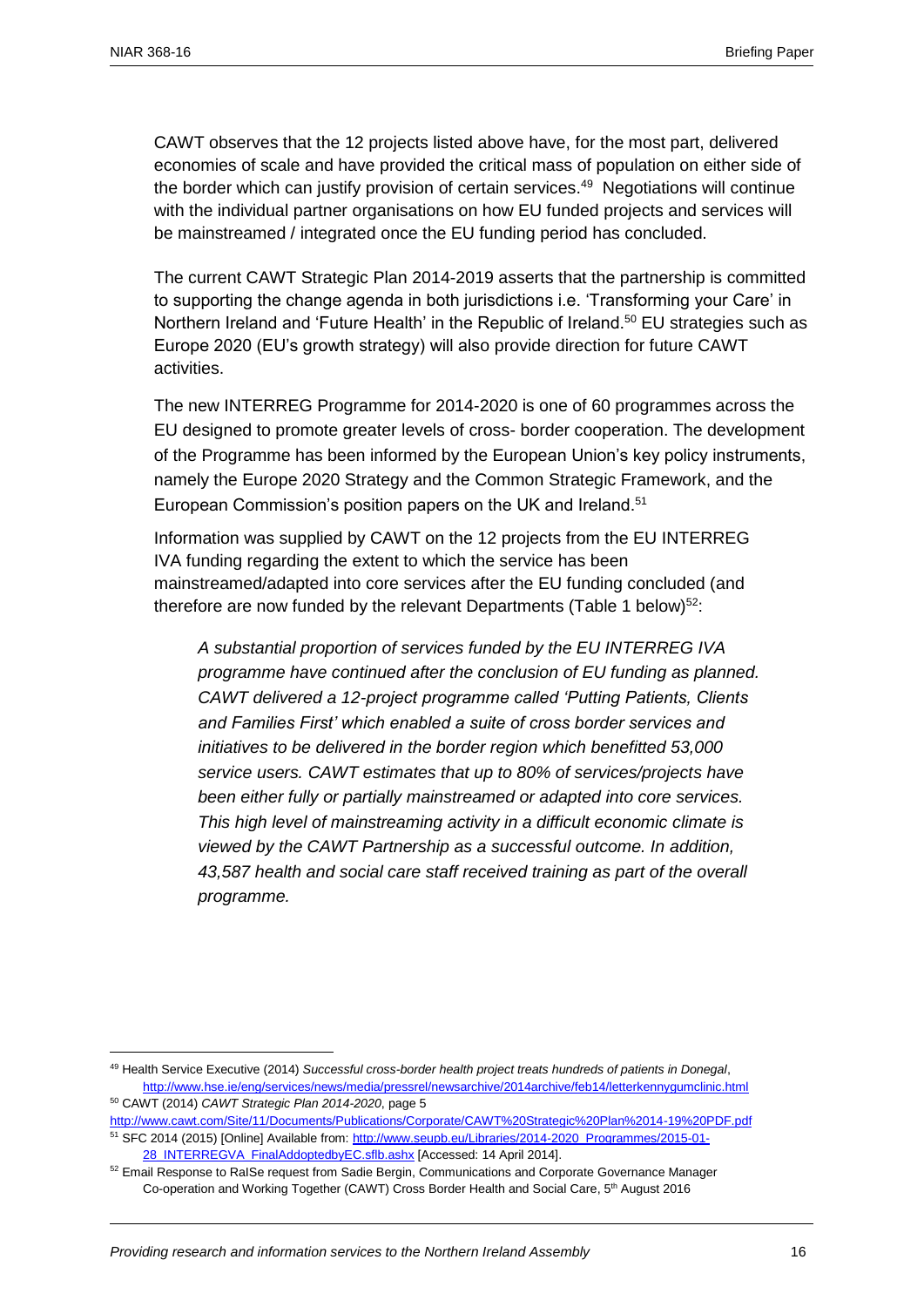#### **Table 1 - Mainstreaming of EU INTERREG IVA funded projects**

| <b>Project/Service</b>     | Mainstreaming / adaption into core services after EU                                                              |
|----------------------------|-------------------------------------------------------------------------------------------------------------------|
|                            | funding concluded                                                                                                 |
|                            |                                                                                                                   |
| <b>Acute Hospital</b>      | Cross border ENT services established between the Health                                                          |
| <b>Services - ENT</b>      | Service Executive (HSE), Dublin North East area and the                                                           |
|                            | Southern Health and Social Care Trust (HSCT) have continued.                                                      |
| <b>Acute Hospital</b>      | Ophthalmology / Eye Treatment services - mainstreamed in                                                          |
| Services -                 | HSE (Louth County Hospital).                                                                                      |
| Ophthalmology              |                                                                                                                   |
| <b>Sexual health / GUM</b> | Additional Sexual health / GUM clinics established in the                                                         |
| clinics                    | Western HSCT & Southern HSCT have been adapted into core<br>services.                                             |
|                            |                                                                                                                   |
|                            | New Sexual health / GUM clinics established in the HSE border                                                     |
|                            | counties (Letterkenny, Monaghan, Dundalk and Drogheda) have                                                       |
|                            | continued.                                                                                                        |
| <b>Diabetes Services</b>   | Two new Diabetes services were established across all of NI                                                       |
|                            | and HSE border counties:                                                                                          |
|                            | 1. Structured Patient Education (SPE) programme called                                                            |
|                            | CHOICE for children and young people who have diabetes.                                                           |
|                            | 2. Pre-pregnancy Care (PPC) Clinics.                                                                              |
|                            | Both services have continued in full or have been incorporated                                                    |
|                            | into core services.                                                                                               |
|                            |                                                                                                                   |
| <b>Eating Disorders</b>    | Eating Disorder services enhanced / established across the<br>Southern and Western HSCTs and HSE border counties. |
|                            | Mainstreaming fully achieved in all CAWT areas.                                                                   |
|                            |                                                                                                                   |
| <b>Border region</b>       | Some activities have been mainstreamed:                                                                           |
| alcohol project            | Strengthening Families Programme (SFP) in the HSE - has been                                                      |
|                            | incorporated into core services in the HSE border counties.                                                       |
|                            | SFP funded by the Public Health Agency in NI (operating in the                                                    |
|                            | Belfast, Northern, South Eastern and Western HSCT areas).                                                         |
| <b>Older Person's</b>      | Some activities have been mainstreamed/incorporated into core                                                     |
| Project                    | services/secured alternative funding:                                                                             |
|                            | Telecare/assistive technology element (HSE West, HSE DNE                                                          |
|                            | and Southern and Western HSCT areas)                                                                              |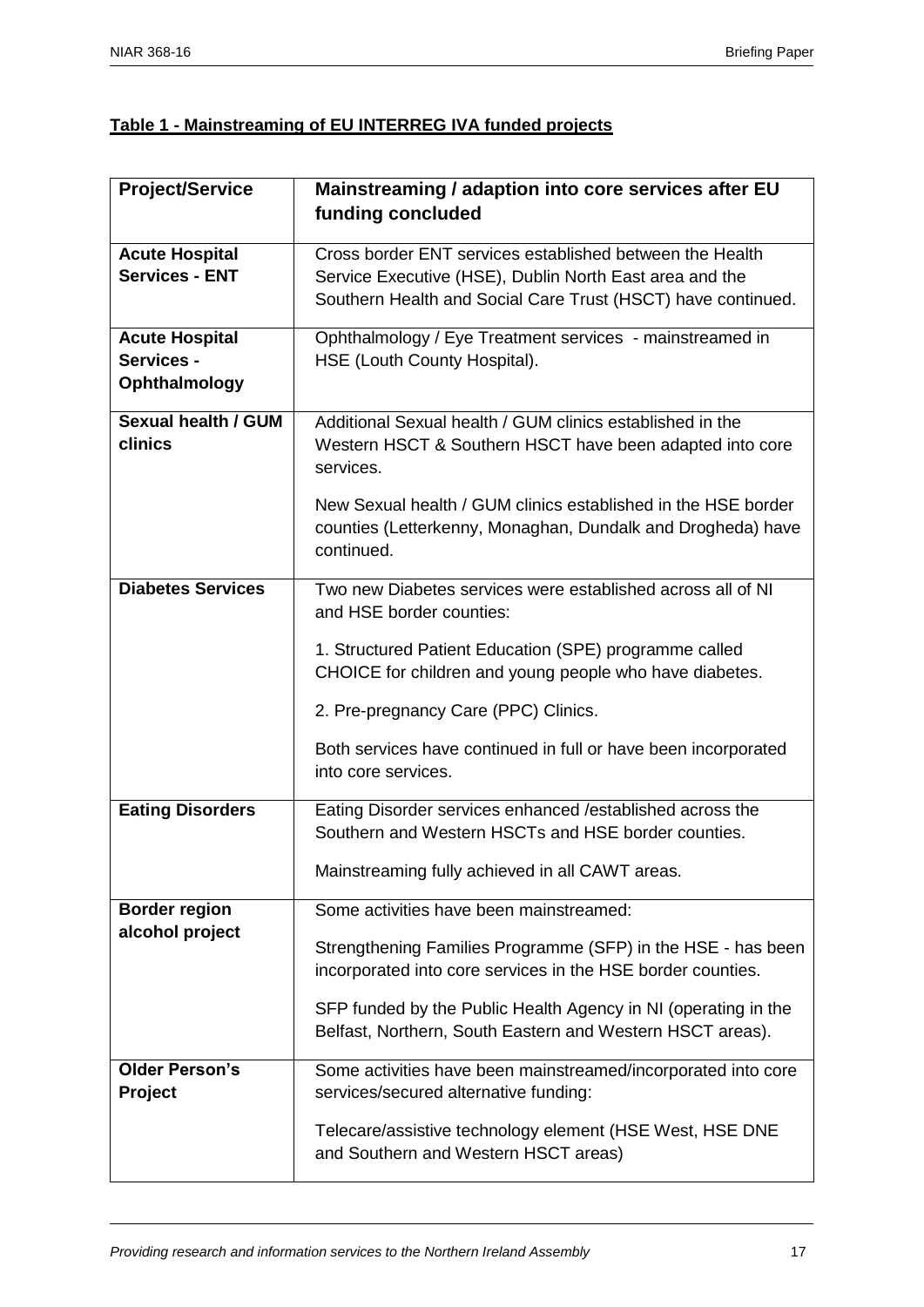| <b>Project/Service</b>                  | Mainstreaming / adaption into core services after EU                 |
|-----------------------------------------|----------------------------------------------------------------------|
|                                         | funding concluded                                                    |
|                                         |                                                                      |
|                                         | Good Morning Louth service (HSE Louth)                               |
|                                         |                                                                      |
|                                         | Armagh Men's Shed                                                    |
| <b>Prevention and</b>                   | Project delivered in four sites in the border region. Childhood      |
| <b>Management of</b>                    | obesity is within remit of the PHA in NI and the HSE in the          |
| <b>Childhood Obesity</b>                | Republic of Ireland who continue to deliver activity in this area in |
|                                         | partnership with community/voluntary sector and other statutory      |
|                                         | partners.                                                            |
|                                         |                                                                      |
| <b>Improving</b><br><b>Outcomes for</b> | Model developed by project incorporated into core services.          |
| <b>Children and</b>                     |                                                                      |
| <b>Families</b>                         |                                                                      |
|                                         |                                                                      |
| <b>Promoting Social</b>                 | Selected activities continued to be delivered by the statutory       |
| <b>Inclusion and</b>                    | health services, other statutory services and the community and      |
| <b>Tackling Health</b>                  | voluntary sector.                                                    |
| <b>Inequalities</b>                     |                                                                      |
| <b>Autism Support</b>                   | Practical support provided to families and young people with         |
|                                         | ASD in relation to transitioning has continued within mainstream     |
| Project                                 | services.                                                            |
|                                         |                                                                      |
| <b>Cross Border</b>                     | Network of coaches developed across the health services.             |
| <b>Workforce Mobility</b>               | Coaching continues to support the change agenda in the health        |
| - coaching skills                       | services in both jurisdictions.                                      |
| <b>Cross Border</b>                     | Project resulted in standardised Manual Handling training being      |
| <b>Workforce Mobility</b>               | developed and delivered within both health services. Training        |
| - Manual Handling                       | continues to be delivered via on-line access.                        |
| training                                |                                                                      |
|                                         |                                                                      |
| <b>Cross Border</b>                     | Social work training continues to be delivered by the CAWT           |
| <b>Workforce Mobility</b>               | partner organisations.                                               |
| <b>Social Working</b>                   |                                                                      |
| <b>Training</b>                         |                                                                      |
|                                         |                                                                      |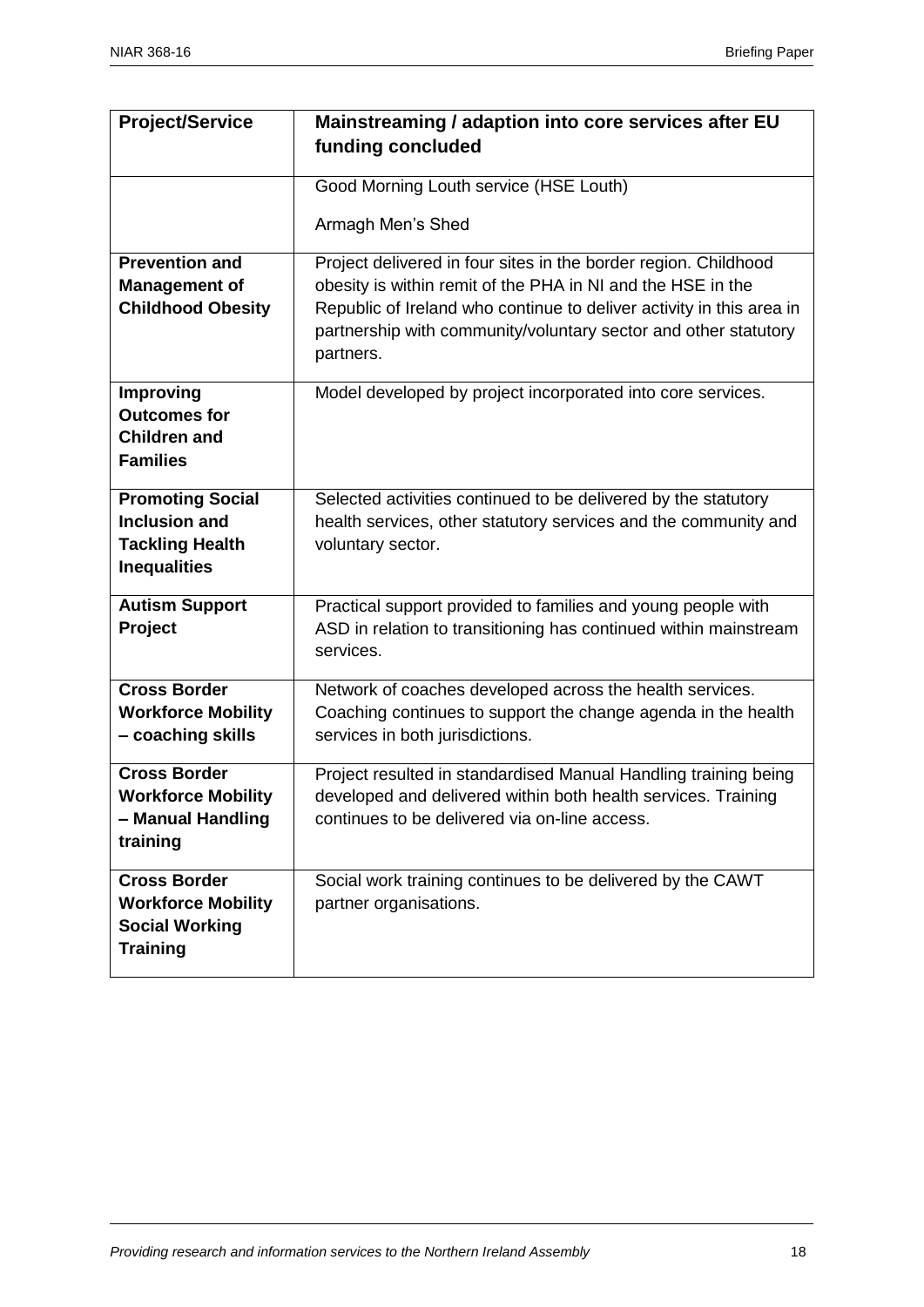#### <span id="page-18-0"></span>**6.1.2 Implications of EU Referendum Result for CAWT and access to the new INTERREG Programme for 2014-2020**

The CAWT Management Board has taken the following approach as a result of the EU Referendum outcome53:

The key focus is to implement the CAWT 2014-2019 Strategic Plan<sup>54</sup> which underscores the core purpose of the organisation and sets out a number of strategic goals.

The plan states that $55$ :

*The CAWT partnership is committed to supporting the change agenda in both jurisdictions i.e. 'Transforming your Care' in Northern Ireland and 'Future Health' in the Republic of Ireland. EU-wide policies such as Europe 2020 (EU's growth strategy) will also provide direction for future activities. CAWT will continue to create ideas and exploit opportunities to support these policies through cross border initiatives.*

In the context of the outcome of the EU Referendum and in order to maintain and develop the working relationships between the health services in NI and in the Republic of Ireland., a strong emphasis has been placed in the 2014-2019 plan on particular strategic goals including:

- Achieving solutions to barriers to the cross border mobility of patients and professionals;
- **Pursuing collaborative strategic alliances; and**
- **E** Engaging with policy makers and other key stakeholders in relation to the development and direction of cross-border health and social care; and
- **Embedding cross-border planning and implementation in core activities where there** is mutual benefit to be gained in terms of service efficiency and effectiveness.

*The CAWT Partnership is of the view that it can play a positive and problem-solving role to assist the health and social care services in dealing pragmatically and in a positive mindset with issues which may arise when Article 50 is activated.*

An immediate priority for CAWT is to co-operate with the Special EU Programmes Body (SEUPB) and the respective involved Departments of Health in Belfast, Edinburgh and Dublin in relation to ensuring a positive outcome to the implementation

<sup>&</sup>lt;sup>53</sup> Email Response to RaISe request from Sadie Bergin, Communications and Corporate Governance Manager Co-operation and Working Together (CAWT) Cross Border Health and Social Care, 5<sup>th</sup> August 2016

<sup>54</sup> CAWT Strategic Plan 2014-2019, <http://www.cawt.com/Site/11/Documents/Publications/Corporate/CAWT%20Strategic%20Plan%2014-19%20PDF.pdf> <sup>55</sup> CAWT Strategic Plan 2014-2019, page 5,

<http://www.cawt.com/Site/11/Documents/Publications/Corporate/CAWT%20Strategic%20Plan%2014-19%20PDF.pdf>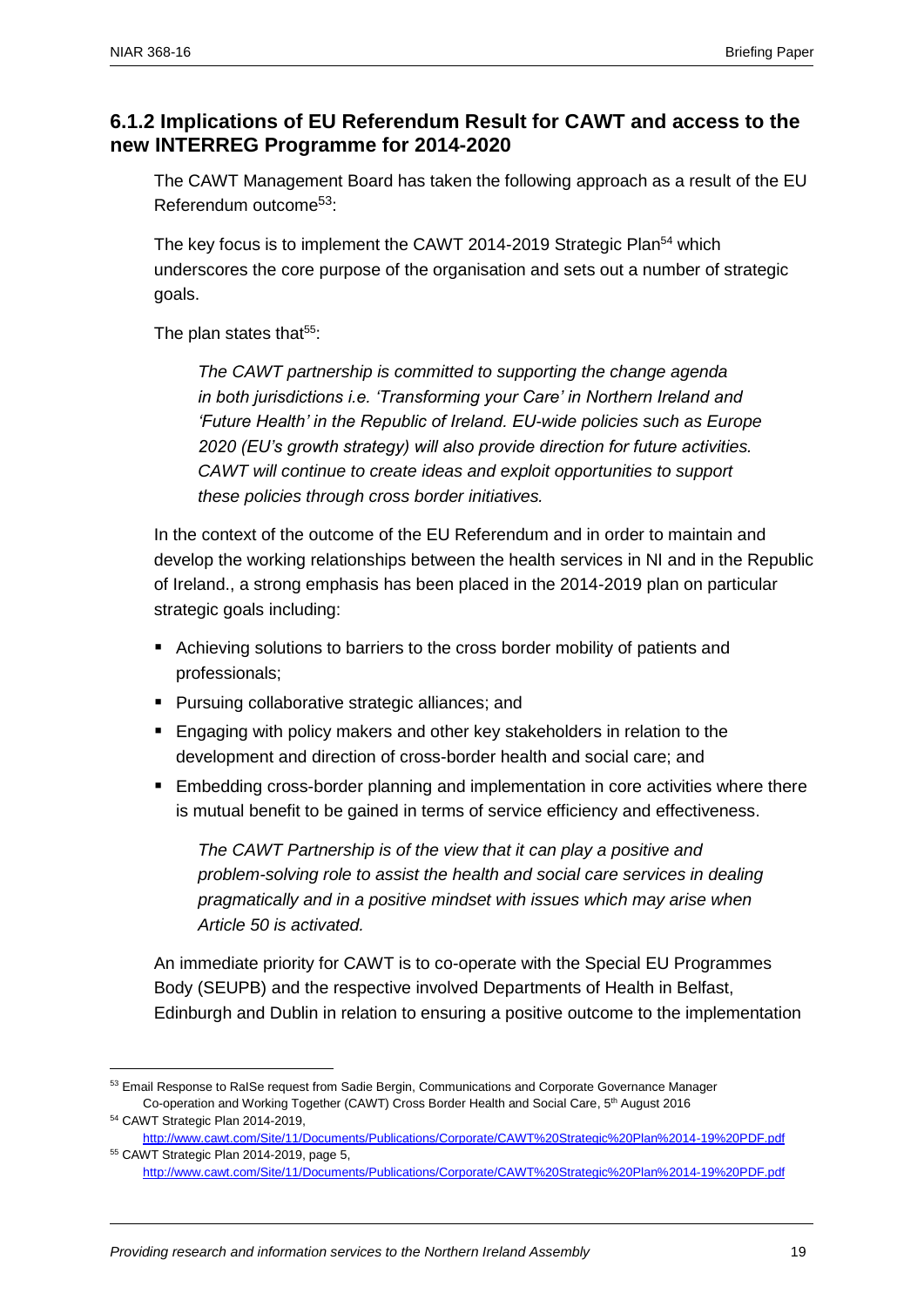of the Health & Social Care Measure in INTERREG VA. The SEUPB Statement on the EU Referendum decision dated 8th July 2016 is as follows<sup>56</sup>:

*The SEUPB, having received guidance from the Northern Ireland Finance Minister on the implications of the recent referendum decision in which a majority in the North voted to Remain, will continue to implement the delivery of PEACE IV and INTERREG VA in its role as Managing Authority for the Programmes.*

*It is anticipated that all EU Programmes, including PEACE IV and INTERREG VA, will form part of the discussions that are to take place between the devolved administrations, the UK government and the European Union during the upcoming negotiations.* 

*The Irish Government and the NI Executive remain committed to the successful implementation of the PEACE and INTERREG Programmes.*

CAWT advise that the INTERREG VA planning process is continuing as originally prescribed. The CAWT Partnership has made a number of submissions to the new INTERREG cross-border co-operation programme for the Border Region of Ireland, Northern Ireland and Western Scotland (2014-2020). These submissions, if successful, will involve the statutory health and social care services working in partnership with other sectors, in particular with the voluntary and community sector, in order to reach the vulnerable and socially excluded sections of the populations.

The CAWT partner organisations (Health Service Executive, HSCB, PHA, Southern HSC Trust and the Western HSC Trust), along with their Scottish partners, remain committed to the implementation of these submissions.

*Both the UK and Irish Governments have indicated that they will continue to subscribe to the European Union up until the date of any exit from current arrangements. Article 50 has not been activated and there is no prerequisite alternative course of action to be initiated. Clearly there are a plethora of administrative and legislative changes to be effected and considered. Meanwhile, from a CAWT perspective, all work will continue as scheduled.*

#### <span id="page-19-0"></span>**6.2 North-South Ministerial Projects**

 $\overline{a}$ 

It is noteworthy that there are other cross-border health projects that do not rely on EU funding and a number of them have been orchestrated through The North South

<sup>56</sup> Special EU Programmes Body Statement, July 2016[, http://www.seupb.eu/NewsAndEvents/LatestNews/16-07-](http://www.seupb.eu/NewsAndEvents/LatestNews/16-07-08/SEUPB_Statement_on_EU_referendum_decision.aspx) [08/SEUPB\\_Statement\\_on\\_EU\\_referendum\\_decision.aspx](http://www.seupb.eu/NewsAndEvents/LatestNews/16-07-08/SEUPB_Statement_on_EU_referendum_decision.aspx)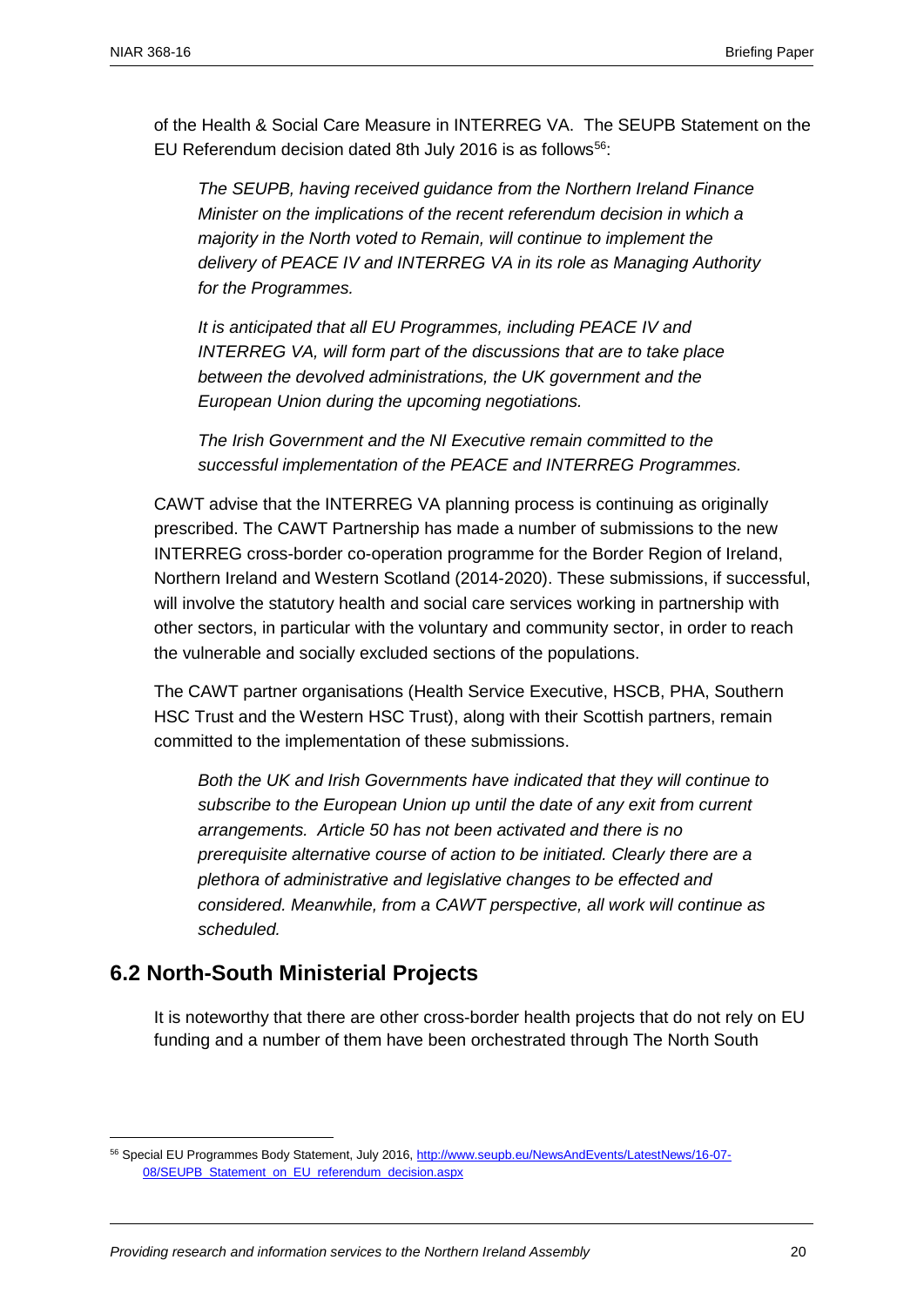$\overline{a}$ 

Ministerial Council (NSMC).<sup>57</sup> Since 2000, in the area of health, actions have focused on five key areas:

- Emergency planning;
- Accident and Emergency services;
- Cooperation on high technology equipment;
- Cancer research; and,
- Health promotion.

Two of the recent examples are now briefly outlined:

The Radiotherapy unit at Altnagelvin Area Hospital provides an example of crossborder provision in specialist care funded by the relevant Departments in NI and the Republic of Ireland. Planning permission for the new facility was granted in March 2013, and construction work began in July 2014. The Service will be managed by the Western Health and Social Care Trust, working with the Cancer Centre, Belfast, the Northern Health and Social Care Trust, and Letterkenny General Hospital.<sup>58</sup> The then Health Minister, Simon Hamilton, announced in March 2016 that £1.5million would be made available to allow for the recruitment of 35 posts to facilitate the opening of the Altnagelvin Radiotherapy Centre in autumn 2016.<sup>59</sup>

In a second example, the first formal all-island clinical network has been established to treat congenital heart disease. On 3 March 2015, the then Ministers for Health in Northern Ireland and the Republic of Ireland, published the framework for the All-island Congenital Heart Disease Network based on proposals by an International Working Group (IWG). 60

The new all-island children's heart surgery network is to benefit from £42m worth of investment announced at the opening of a new hybrid cardiac catheterisation laboratory at Our Lady's Children's Hospital, Dublin. In the future, children from Northern Ireland and the Republic of Ireland will all receive treatment there. Children's heart surgery services at Belfast's Royal Victoria Hospital (RVH) [ceased in 2015.](http://www.bbc.co.uk/news/uk-northern-ireland-31709441) The £42m investment includes contributions from both Northern Ireland and the Republic of Ireland health departments, £1m of which will enhance existing facilities in Belfast. The phased implementation of the transfer of all urgent surgical cases from Northern Ireland to the new Dublin centre should be complete by the end of 2017, with all elective surgical cases transferred by the end of 2018.<sup>61</sup>

<sup>57</sup> North South Ministerial Council (2006) *Welcome to the North South Ministerial Council* [Online] Available from: <http://www.northsouthministerialcouncil.org/>

<sup>58</sup> Western Health and Social Care Trust (2012) *Radiotherapy Unit Altnagelvin Hospital* [Online] Available from: <http://www.westerntrust.hscni.net/pdf/RadioTexhibit.pdf> [Accessed: 4 March 2015].

<sup>59</sup> Recruitment underway for new radiotherapy centre at Altnagelvin, Department of Health, Press Release, 24<sup>th</sup> March 2016, <https://www.health-ni.gov.uk/news/recruitment-underway-new-radiotherapy-centre-altnagelvin>

<sup>60</sup> Framework for All Island Clinical Network for Congenital Heart Disease, Department of Health, Republic of Ireland,

<sup>&</sup>lt;sup>61</sup> Children's heart surgery: £42m for all-island congenital heart disease service, BBC News, online, 4<sup>th</sup> July 2016, <http://www.bbc.co.uk/news/uk-northern-ireland-36708448>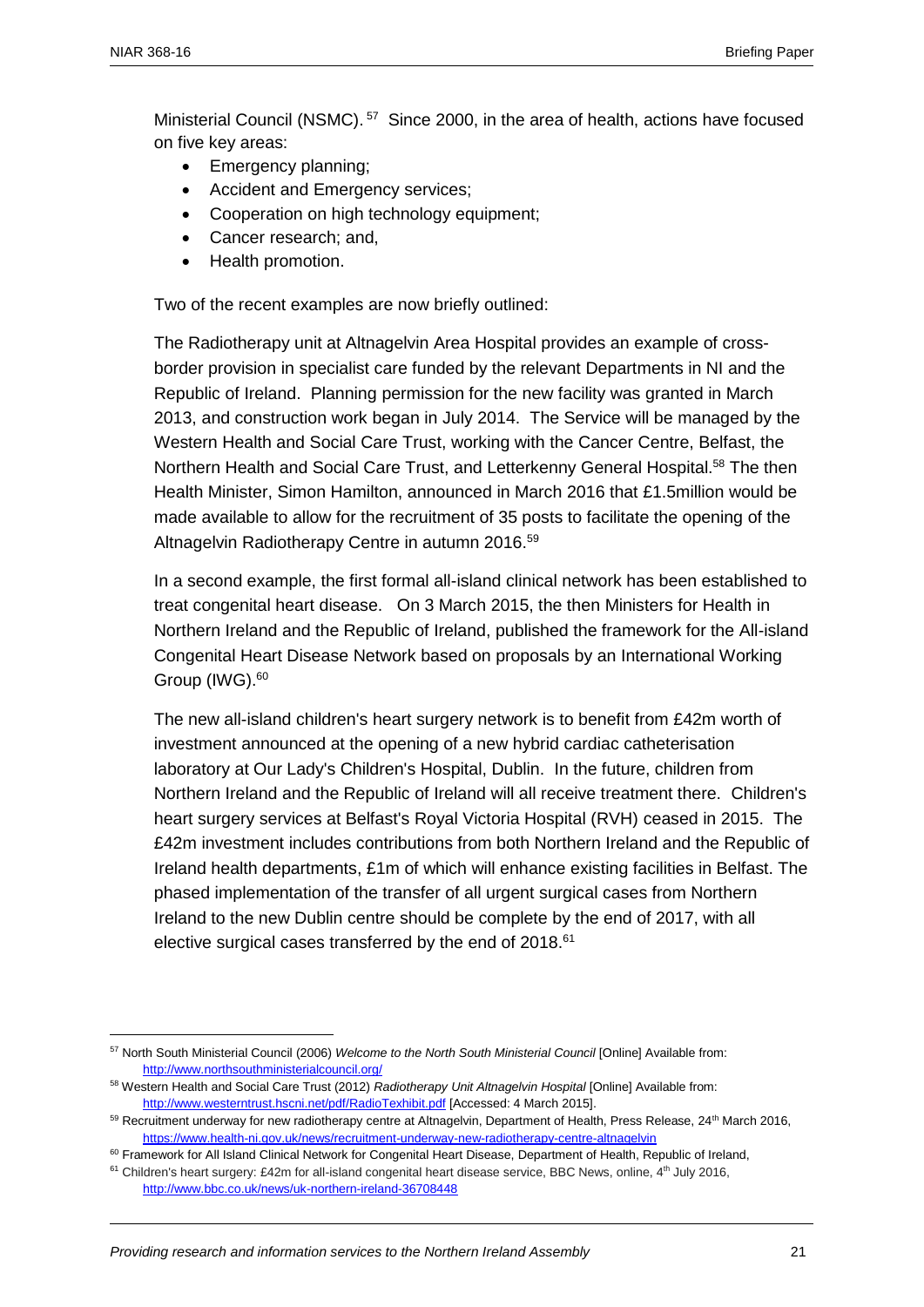$\overline{a}$ 

## <span id="page-21-0"></span>**7 Development and Licensing of Medicines**

EU legislation provides a harmonised approach to medicines regulation across Member States and is intended to ensure a high level of public health protection and to promote the functioning of the internal market, including innovation.

It is based on the principle that the placing on the market of medicinal products is subject to a marketing authorisation by the competent authorities<sup>62</sup>:

*A large body of legislation has developed around this principle, with the progressive harmonisation of requirements for the granting of marketing authorisations since the 1960s…Community [authorisation procedures](http://ec.europa.eu/health/authorisation-procedures_en.htm) (centralised, mutual recognition) are in place since the mid-90s and in addition the system is supported by a Community regulatory agency in charge of providing the EU institutions with scientific advice on medicinal products: the European Medicines Agency.*

The marketing authorisation for medicinal products for human use, as well as the rules for the constant supervision of products after they have been authorised, are laid down in **Directive 2001/83/EC** and in **[Regulation \(EC\) No 726/2004](http://eur-lex.europa.eu/LexUriServ/LexUriServ.do?uri=OJ:L:2004:136:0001:0033:en:PDF)**.

The most recent revision of EU law in this area in 2004 established the **European Medicines Agency (EMA)** – a decentralised agency of the EU. The EMA is responsible for the scientific evaluation of human and veterinary medicines developed by pharmaceutical companies for use in the EU.

Each EU member state has its own medical regulatory body, in the UK's case the **Medicines & Healthcare Products Regulatory Agency (MHRA)<sup>63</sup>** . In the UK, companies wanting to sell new drugs or devices have to get them licensed by the MHRA.

An alternative route for major pharmaceutical companies is to get approval through a centralised procedure from the EMA. Manufacturers of drugs to treat cancer and rare diseases often use this central approval route. The centralised authorisation is valid both in member states and countries in the European Economic Area (EU plus Iceland, Liechtenstein and Norway). The EMA is currently based in London and it is predicted that following Brexit the EMA will move its headquarters out of London to an EU country.<sup>64</sup>

If the UK negotiates to stay in the EEA there would not, in practice, be much difference to regulation. If not, drug companies would need to go through a separate process with

<sup>&</sup>lt;sup>62</sup> Legal framework governing medicinal products for human use in the EU, EU Commission, [http://ec.europa.eu/health/human](http://ec.europa.eu/health/human-use/legal-framework/index_en.htm)[use/legal-framework/index\\_en.htm](http://ec.europa.eu/health/human-use/legal-framework/index_en.htm)

<sup>63</sup> Medicines and Healthcare Products Regulatory Agency (MHRA), [https://www.gov.uk/government/organisations/medicines](https://www.gov.uk/government/organisations/medicines-and-healthcare-products-regulatory-agency)[and-healthcare-products-regulatory-agency](https://www.gov.uk/government/organisations/medicines-and-healthcare-products-regulatory-agency)

<sup>&</sup>lt;sup>64</sup> Reality Check: What might Brexit mean for medicines and clinical trials?[, http://www.bbc.co.uk/news/uk-politics-eu](http://www.bbc.co.uk/news/uk-politics-eu-referendum-36599417)[referendum-36599417](http://www.bbc.co.uk/news/uk-politics-eu-referendum-36599417)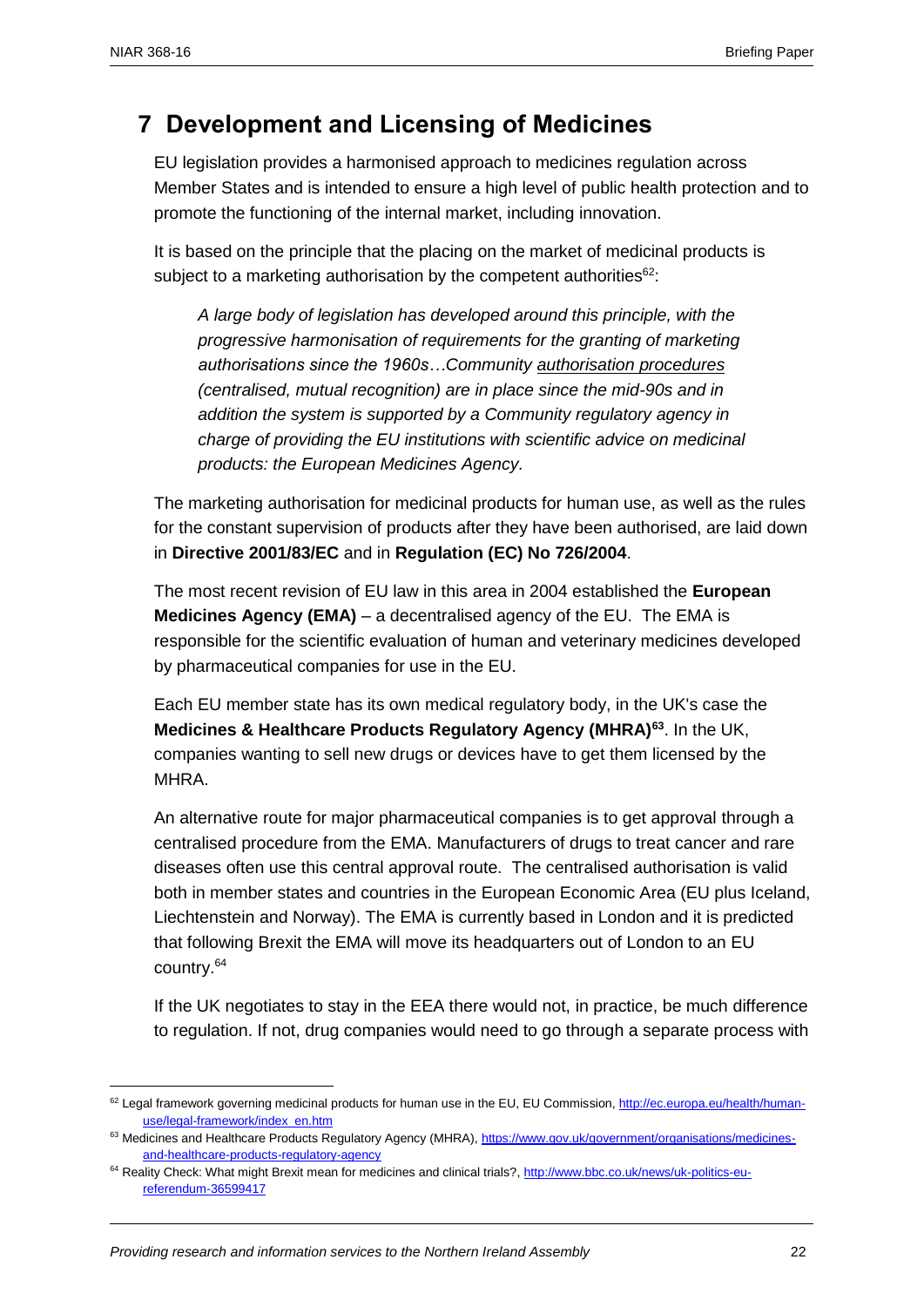British regulators for new products as the centralised European route would no longer be applicable to the UK.

EU legislation also provides for common rules for the conduct of [clinical trials](http://ec.europa.eu/health/human-use/clinical-trials/index_en.htm) in the EU. The EU Clinical Trial Regulation (EU-CTR) was approved in April 2014 and published and entered into force on 16 June 2014 – but will apply no earlier than 28 May 2016.The new legislation, once adopted, will take the form of a Regulation to ensure a greater level of harmonisation of the rules of conducting clinical trials throughout the EU. It replaces the EU Clinical Trials Directive (EUCTD), which was approved in 2001 and implemented in May 2004.<sup>65</sup>

The harmonisation will allow a single point of entry for companies wishing to carry out trials of new drugs in different countries. Concerns have been expressed by the pharmaceutical industry that leaving the EU would result in loss of benefit to UK patient groups from certain drug trials.<sup>66</sup>

## <span id="page-22-0"></span>**8 Medical and Life Sciences Research and Innovation**

Research and innovation is another area where the EU dimension is of particular interest to health and social care. This includes participation by NI universities and research teams, through competitive bidding, in the EU's research programme 'Horizon 2020'. 'Horizon 2020' is described as<sup>67</sup>:

*the biggest EU Research and Innovation programme ever with nearly €80 billion of funding available over 7 years (2014 to 2020) – in addition to the private investment that this money will attract… with its emphasis on excellent science, industrial leadership and tackling societal challenges. The goal is to ensure Europe produces world-class science, removes barriers to innovation and makes it easier for the public and private sectors to work together in delivering innovation.*

Key areas of research that attract funding from 'Horizon 2020' are – food and healthy diet, health, social sciences and humanities and biotechnology. In addition, research in the area of the key societal challenge of health, demographic change and wellbeing has been highlighted.<sup>68</sup>

Speaking at the recent NI Confederation for Health and Social Care annual conference<sup>69</sup>, Colette Goldrick, Director of Association of the British Pharmaceutical

<sup>&</sup>lt;sup>65</sup> What You Need to Know About the EU Clinical Trial Regulation, Pharmafile, 20/04/15, <http://www.pharmafile.com/news/198121/what-you-need-know-about-eu-clinical-trial-regulation>

<sup>&</sup>lt;sup>66</sup> McKenna, H., Five Big issues for Health and Social Care after the Brexit Vote, The King's Fund, 30 June 2016, <http://www.kingsfund.org.uk/publications/articles/brexit-and-nhs>

<sup>67</sup> What is Horizon 2020, EU Commission[, https://ec.europa.eu/programmes/horizon2020/en/what-horizon-2020](https://ec.europa.eu/programmes/horizon2020/en/what-horizon-2020)

<sup>&</sup>lt;sup>68</sup> Horizon 2020. EU Commission[, https://ec.europa.eu/programmes/horizon2020/find-your-area](https://ec.europa.eu/programmes/horizon2020/find-your-area)

 $69$  NICON 2016, 28<sup>th</sup> June 2016, Cultural Evolution – Is the future in our own hands, <http://www.nhsconfed.org/events/2016/06/nicon>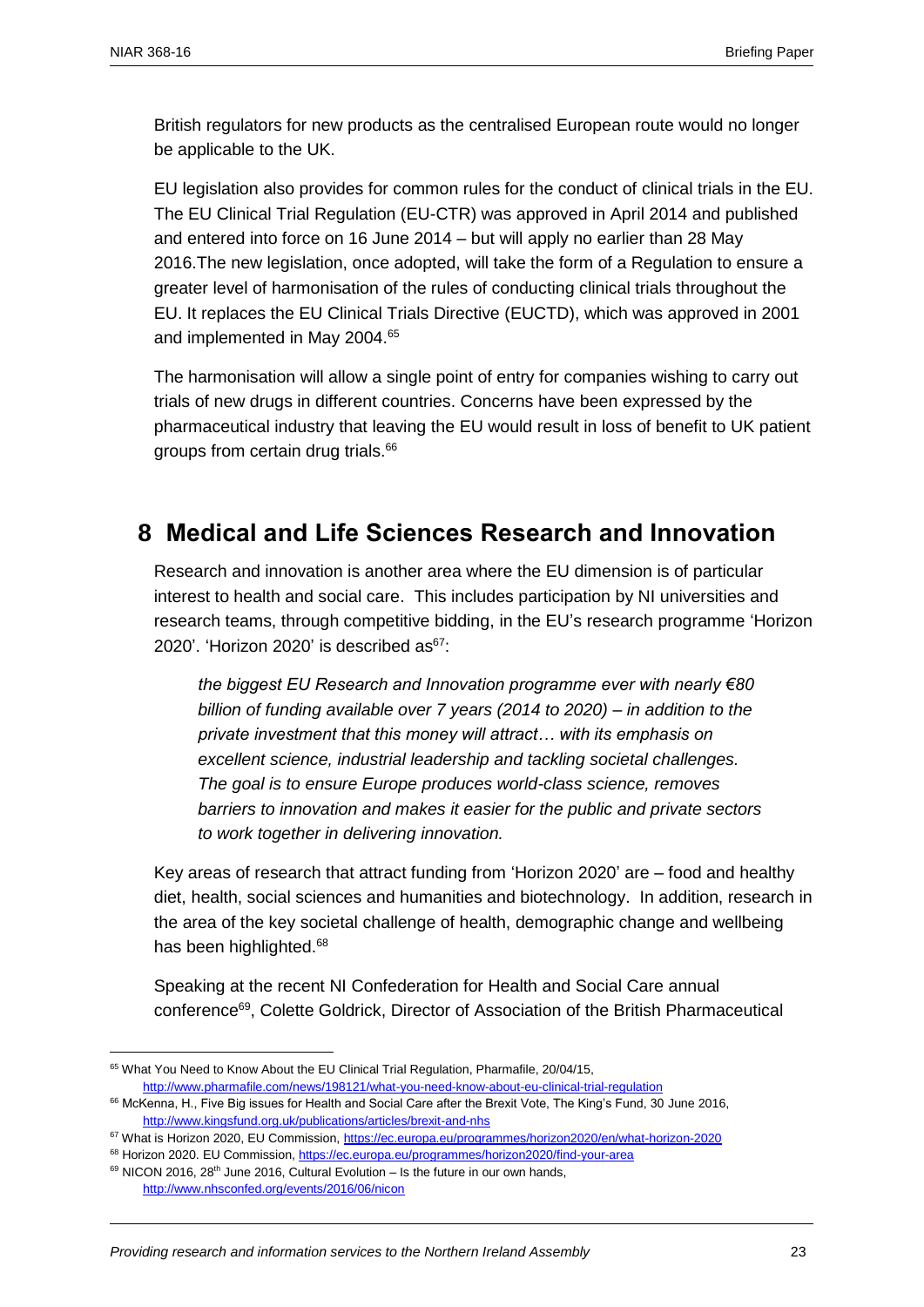Industry NI, highlighted that Brexit will lead to diminished UK competitiveness in life sciences:

*Academic researchers and Small and Medium Enterprises SMEs will find it more challenging to collaborate with EU experts. National funding will not replace lost European research funding. Limitations on the free movement of people will impact negatively on both UK and EU academic research and SMEs*.

The Innovative Medicines Initiative (IMI) is another area where the UK may be impacted. IMI is a partnership between the European Commission and the European pharmaceutical industry (represented by the European Federation of Pharmaceutical Industries and Associations – EFPIA) which is<sup>70</sup>:

*working to improve health by speeding up the development of, and patient access to, innovative medicines, particularly in areas where there is an unmet medical or social need. It does this by facilitating collaboration between the key players involved in healthcare research, including universities, the pharmaceutical and other industries, small and mediumsized enterprises (SMEs), patient organisations, and medicines regulators.* 

IMI is the world's biggest public-private partnership in the life sciences. During its first phase (2008-2013), IMI had a budget of €2 billion, half of which came from the EU's Seventh Framework Programme for research, and half of which came from 'in kind' contributions by EFPIA companies. Through the IMI 2 programme, it has  $a \in 3.3$  billion budget for the period 2014-2024, with half coming from Horizon 2020, over €1.4 billion from EFPIA companies; and over €200 million can be committed by other life science industries or organisation as members or Associated Partners in individual projects.<sup>71</sup>

IMI currently has over 50 [projects.](http://www.imi.europa.eu/content/ongoing-projects) Some focus on specific health issues such as neurological conditions, diabetes, lung disease, oncology, inflammation & infection, tuberculosis, and obesity. Others focus on challenges in drug development like drug and vaccine safety, sustainability of chemical drug production, use of stem cells for drug discovery, and antimicrobial resistance.<sup>72</sup>

## <span id="page-23-0"></span>**9 General Food Law**

 $\overline{\phantom{a}}$ 

A series of food safety incidents in the late 1990s drew attention to the need to establish general principles and requirements concerning food and feed law at EU level. The European Commission developed an integrated approach to food safety 'from farm to table', covering all sectors of the food chain, including feed production,

<sup>&</sup>lt;sup>70</sup> Innovative Medicines Initiative[, http://www.imi.europa.eu/content/mission](http://www.imi.europa.eu/content/mission)

<sup>&</sup>lt;sup>71</sup> EFPIA companies and other Associated Partners do not receive any EU funding, but contribute to the projects 'in kind', for example by donating their researchers' time or providing access to research facilities or resources.

<sup>72</sup> Innovative Medicines Initiative[, http://www.imi.europa.eu/content/mission](http://www.imi.europa.eu/content/mission)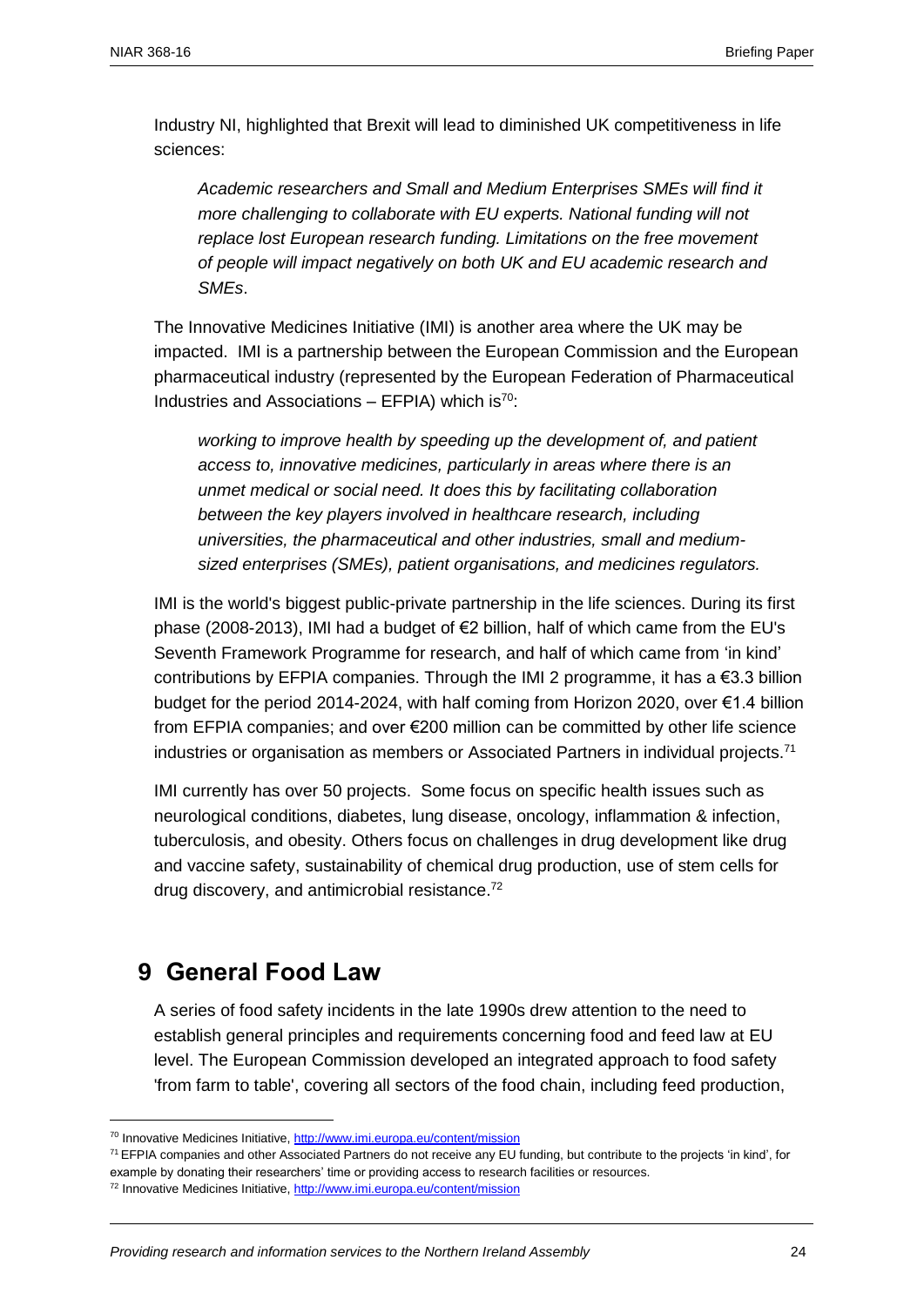primary production, food processing, storage, transport and retail sale. This was to ensure protection of human life and consumers' interests in relation to food and the effective functioning of the internal market

In 2002, the European Parliament and the Council adopted **[Regulation \(EC\) No](http://eur-lex.europa.eu/LexUriServ/LexUriServ.do?uri=CELEX:32002R0178:EN:NOT)  [178/2002](http://eur-lex.europa.eu/LexUriServ/LexUriServ.do?uri=CELEX:32002R0178:EN:NOT) (General Food Regulation)** laying down the general principles and requirements of food law. The General Food Law Regulation provides principles, requirements and procedures that underpin decision making in matters of food and feed safety, covering all stages of food and feed production and distribution. It also set up the [European Food Safety Authority](http://www.efsa.europa.eu/) (EFSA) and created the main procedures and tools for the management of emergencies and crises as well as the [Rapid Alert System](http://ec.europa.eu/food/safety/rasff/index_en.htm)  [for Food and Feed](http://ec.europa.eu/food/safety/rasff/index_en.htm) (RASFF).<sup>73</sup>

## <span id="page-24-0"></span>**10 Discussion**

 $\overline{a}$ 

As stated earlier, health care systems in EU Member States are a matter of national responsibility and therefore health is not an area of major EU competence, particularly when compared to areas such as agricultural or environmental policy and law. The role of the EU in healthcare is largely limited to supporting member states to effectively deliver related policy and services.

In the UK health and social care is a devolved matter, with the Northern Ireland Executive, via the Department of Health, being responsible for the organisation and delivery of health and social care services and the protection and promotion of health.

However, the result of the EU referendum is not without potential impact in the health field and this briefing has covered a selected range of aspects of health care where Brexit has the potential to have an impact across the UK, and therefore for NI residents.

There are potential impacts for patients accessing unplanned care and certain planned care in another EU State (reciprocal access), healthcare staff (working hours of medical staff and mutual recognition of qualifications), the pharmaceutical industry (regulation of pharmaceuticals in order to market across the EU), research and innovation; and food safety.

In addition, for NI sharing a border with the Republic of Ireland, there are some specific likely impacts in the area of cross-border health and social care delivery as many of the past projects, although now main-streamed, have been initiated with EU funding. CAWT, the relevant organisation is at present co-operating with the Special EU Programmes Body (SEUPB) and the respective Departments of Health in Belfast, Edinburgh and Dublin in relation to ensuring a positive outcome to the implementation

<sup>73</sup> General Food Law, EU Commission[, http://ec.europa.eu/food/safety/general\\_food\\_law/index\\_en.htm](http://ec.europa.eu/food/safety/general_food_law/index_en.htm)